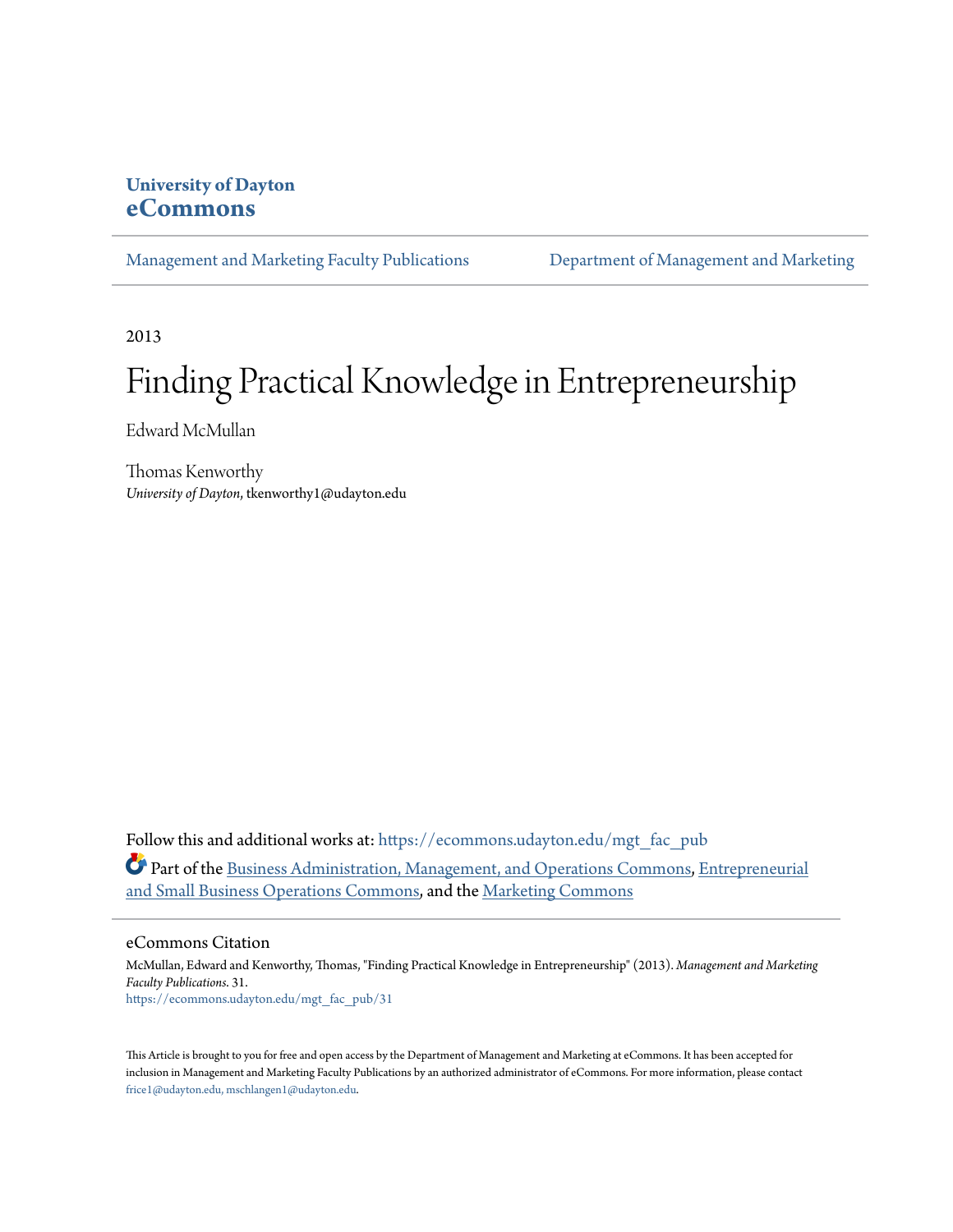### ABSTRACT

Research in the pre-paradigmatic, applied scientific field of entrepreneurship is characterized mainly as exploratory. This article advocates for a considerable shift toward a more effective applied research agenda. An applied research program is proposed based on modifications to a Lakatosian research program. The agenda extends beyond typical calls for more replication work to include a focus on practical outcomes, practical significance, and surprising findings among other things. The intent is to produce substantially more practical knowledge – knowledge that is useful to entrepreneurs, policy makers, educators and scholars.

## INTRODUCTION

Venkataraman (1997), Shane and Venkataraman (2000) and Shane (2003) have attempted to realign research in the field of entrepreneurship around the idea of practical dependent variables focused on opportunity identification and opportunity execution. Shane's (2003) interpretation of opportunity execution included various practical entrepreneurial outcomes ranging from starting a company to going public. Defining an applied social science such as entrepreneurship in terms of practical dependent variables is a crucial first step in the search for practical knowledge.

A pragmatic person might wonder to what extent entrepreneurship researchers pursue practical research programs in order to uncover knowledge useful for entrepreneurs, policy makers, educators and scholars. If a pragmatist closely examined research in the emerging field of entrepreneurship over the last thirty years, s/he would likely notice that the field better approximates a world of loosely connected single studies than one of meaningfully-integrated research programs – Forscher's (1963) brickyard problem. Further, many researchers come into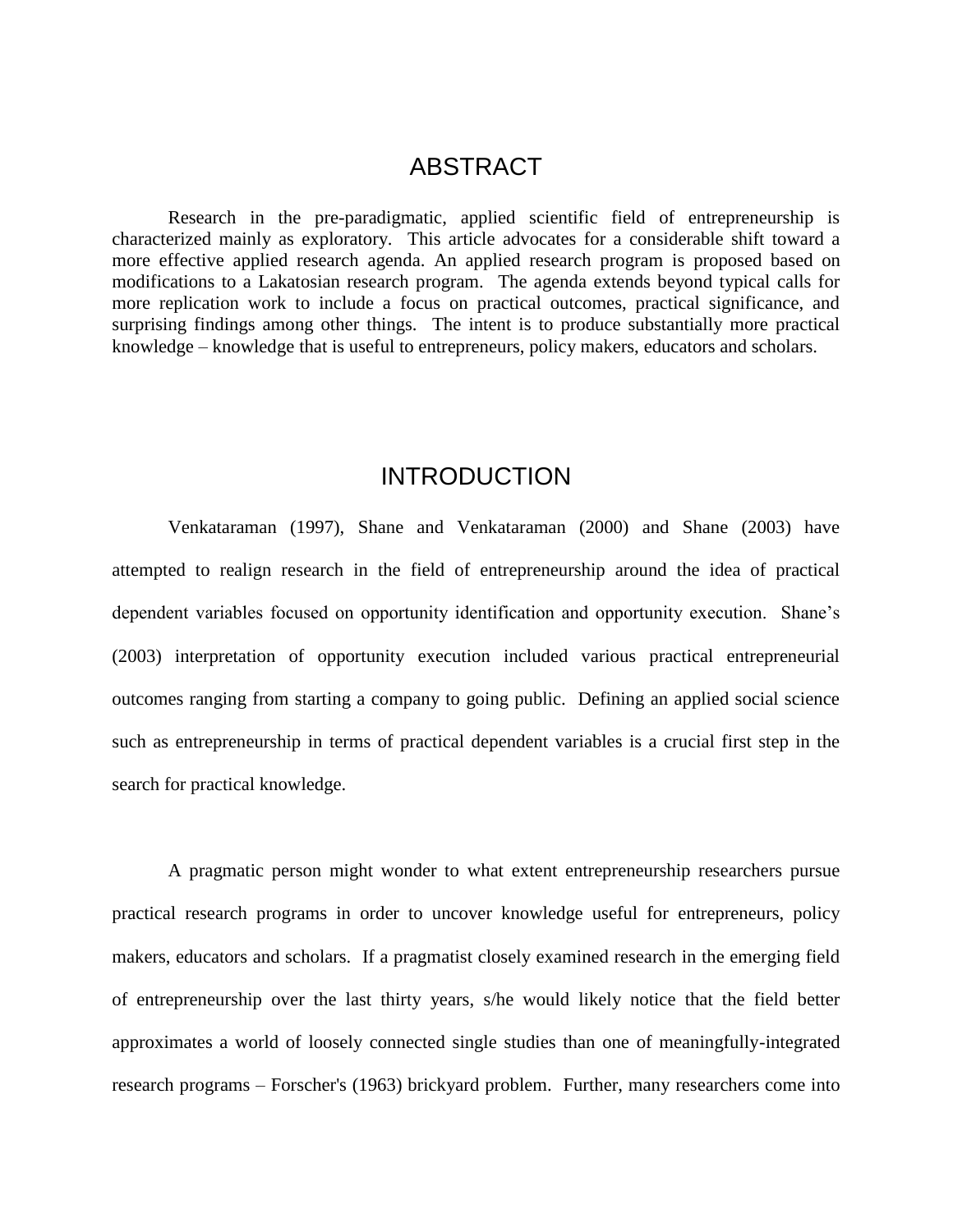the field very briefly in order to publish a single article (c.f. Cornelius et al., 2006). Many of those who remain frequently switch topics rather than steadfastly focus on a single research area for an extended period of time. Additionally, a very small percentage of scholars contributes more than a couple of peer-reviewed articles during a career (Gartner et al., 2006).

In addition to scholar transience, topic-hopping and low productivity concerns, the field must also face problems related to replication. Replication studies are often overlooked in favor of original work in peer-reviewed journals. Moreover, when conducted, replication studies usually do not support initial findings (Hubbard & Vetter, 1996; Evanschitzky et al., 2007). The failure of various types of replications (across management fields) alone should be enough to raise concern with respect to the bulk of our practical entrepreneurship knowledge.

There are a number of other steps that the field must take. Our practical knowledge must be reliable and robust. It is not enough for a single study to be done to identify a predictor of one or more desirable entrepreneurial outcomes. Entrepreneurs should be provided with replicated evidence of the validity of constructs and the confidence that desirable outcomes follow from key predictors (Aldrich, 1992; Chandler & Lyon, 2001; Davidsson, 2004; Kane, 1984; Rosenthal and Rosnow, 1984). Entrepreneurs also need to know that that a predictor is broadly useful, rather than limited to a very narrow set of circumstances (Hubbard & Vetter, 1996). Entrepreneurs want new knowledge that is not blatantly obvious – it should be rather surprising instead of common sense (Ladik & Stewart, 2008; Armstrong, 2003). Entrepreneurs want a predictor to be cost effective (Gouldner, 1957; Drummond & McGuire, 1997), as well as something that they can directly influence (Gouldner, 1957). Further, entrepreneurs would like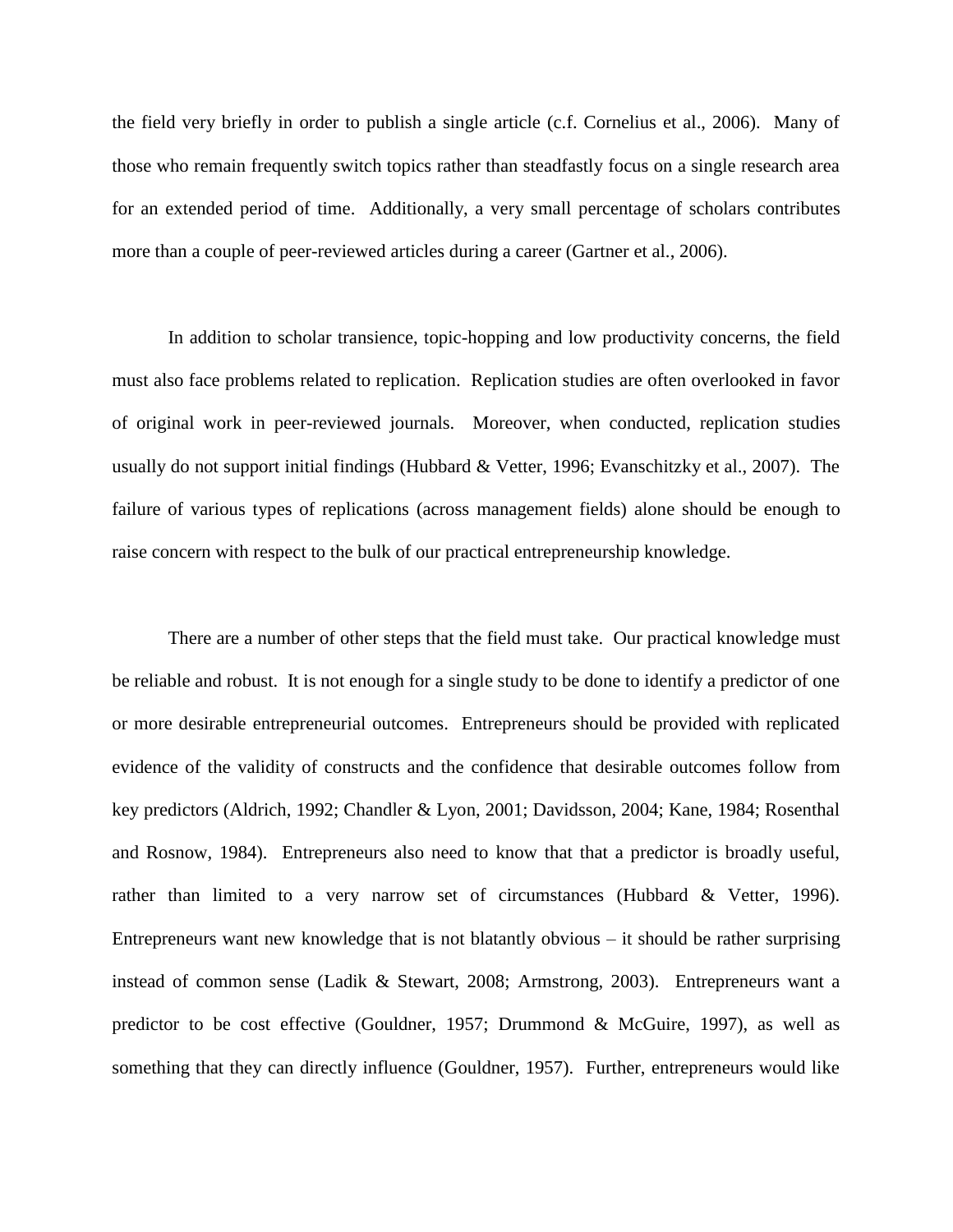to believe that it all makes sense – that there are good and compelling reasons for believing that changing a predictor, A, will result in a change in a desired outcome, B.

As most researchers know, the list of practical demands above is a tall order for any research program. Nonetheless, it is important to establish specific objectives for any applied social science in order to more effectively direct research efforts. This article is proposed as a step in the direction toward more effectively organizing work in the field of entrepreneurship<sup>1</sup>. It is shown below that the field of entrepreneurship, like so many social sciences, is not yet able to make use of the intellectual devices developed by Popper, Kuhn and Lakatos. Instead, our proposal for a new 'applied research program agenda' here may allow the field to evolve to a point at which substantial pragmatically useful knowledge is commonly generated<sup>2</sup>.

# THE PHILOSOPHY OF SCIENCE

It has appeared to some observers that the dominant philosophy of science in the business disciplines continues to be logical positivism (c.f. Cohen, 2007; Meyer, 2009). Core logical positivist values include a distrust of metaphysics (i.e. theory) and a pursuit of objective facts. The unit of analysis is the protocol statement, a single factual statement linking together tightlyoperationalized variables. The nature of truth is based on correspondence theory in which empirical findings correspond to an external reality according to their truth value. Hence, the

 $\overline{a}$ 

<sup>&</sup>lt;sup>1</sup> We wish to thank one of our reviewers for suggesting that the field of entrepreneurship consider the Cochrane Collaboration in the field of medicine as a model for effectively organizing research.

<sup>&</sup>lt;sup>2</sup> Our fundamental interest, to advance scholarship, aligns closely with that of Peng & Dess (2010).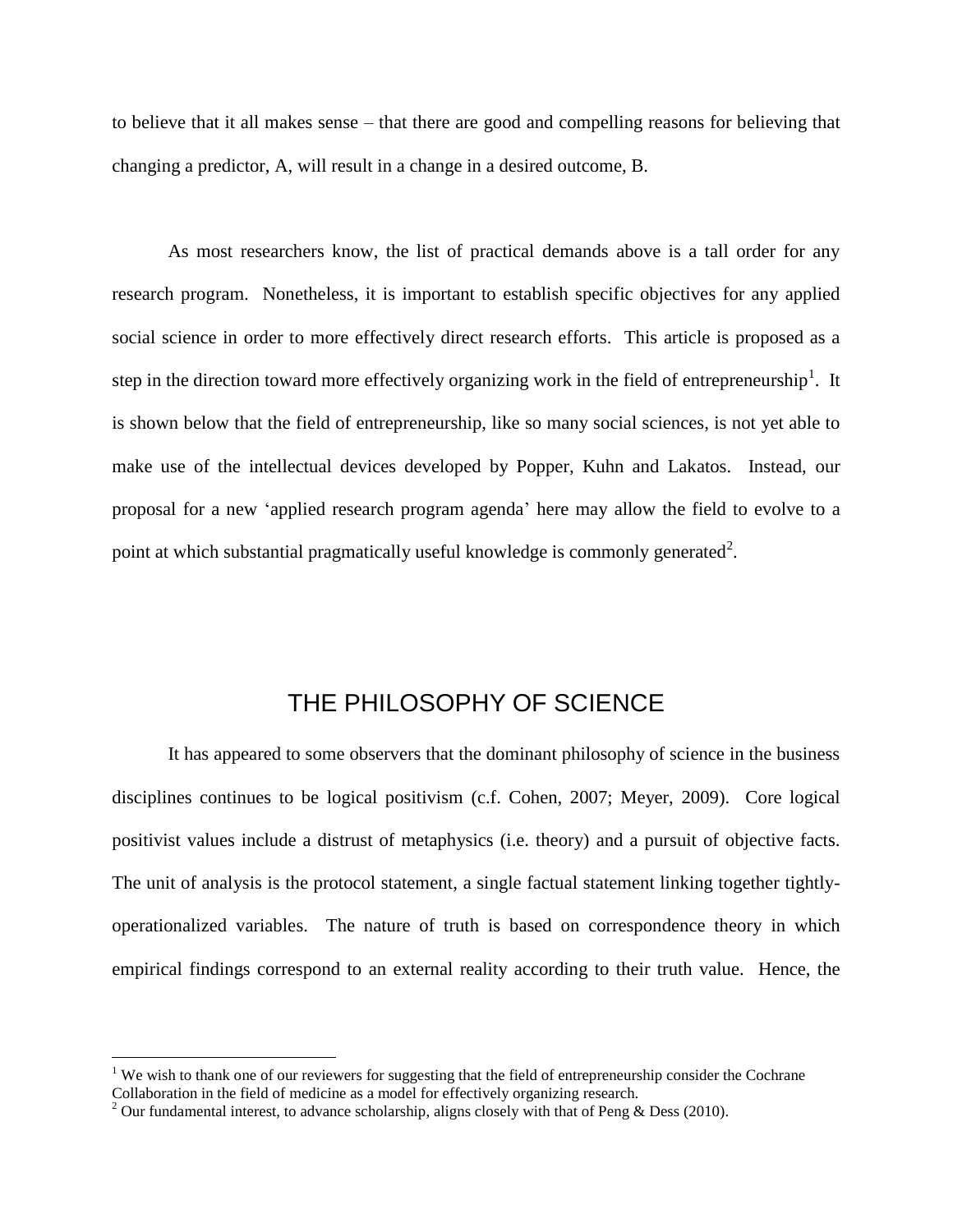role of the scientist is to uncover disparate pieces of concrete conceptual knowledge about the real world.

Logical positivism began to lose its appeal amongst philosophers of science for a variety of reasons in the 1960s. Ultimately, most philosophers adopted a perspective that neither subjectivity nor theory could be avoided in the scientific process. Logical positivism, it should be noted, can offer value to a new field searching for basic factual knowledge. For example, it influences scientists to be wary of the slippage between concept and operationalization, encouraging them to collect multiple observations.

The dominant replacements for logical positivism are widely considered to be the intellectual contributions of Sir Karl Popper (1963) and of Thomas S. Kuhn (1962). One might also include the work of Imre Lakatos (1978), who attempted to reconcile the works of both Popper and Kuhn. These three philosophers each worked from units of analysis more encompassing than the protocol statements emphasized by logical positivists. Popper separated theory into two categories: scientific theory, which made bold/risky predictions; and prescientific theory, which could not claim such predictions. Kuhn developed the notions of prescience and scientific paradigm. Lakatos emphasized research programs, which involved complex clusters of interconnected theories. Popper and Lakatos adopted the correspondence theory of truth and were decidedly prescriptive in their philosophies. Kuhn, on the other hand, adopted a consensus theory of truth and in the process, imbued his philosophy of science with a decidedly descriptive emphasis upon the realpolitik of scientific decision-making.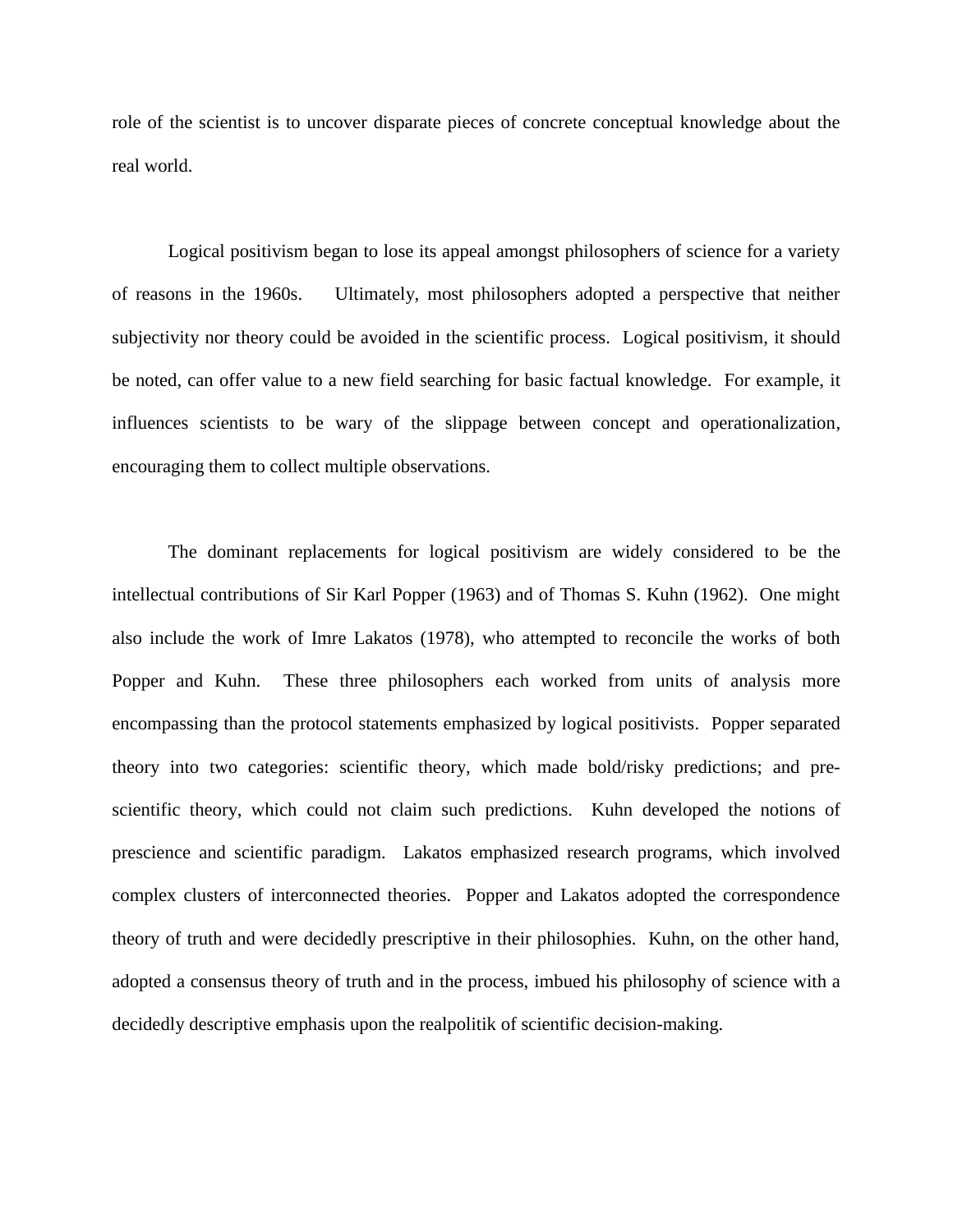For Popper's philosophy of conjecture and refutation to be meaningfully employed in an emerging applied social science such as entrepreneurship, there are two necessary prerequisites. First, entrepreneurship researchers would need to draw a strong line between predictive, scientific theories and explanatory, pre-scientific theories. Empirical research would largely be confined to testing the former. Currently, there is little indication of such a distinction being made within the entrepreneurship field.

Second, research undertaken on predictive theory must strongly test the predictive relationships advocated by a theory. The extent to which such work occurs in entrepreneurship is debatable. A recent review of tests of human capital theory, one of the most used theories in the top entrepreneurship journals (Kenworthy & McMullan, 2010), suggests that strong theory testing may not be commonplace. Human capital theory (HCT) clearly predicts that financial investments in, e.g. formal education and experience, will yield positive financial returns over time. Researchers in entrepreneurship, unlike those in economics, chose to not measure investment costs in any of the fifty-six studies reviewed. Instead, entrepreneurship researchers loosely invoked HCT in order to draw linkages between human capital variables and a wide variety of other phenomena. Furthermore, failures to support hypotheses were typically treated as un-interpretable or invalid. Such pre-scientific behaviors are evidence that the field of entrepreneurship may not be prepared to adopt a Popperian philosophy.

Kuhn, like Popper, has much to offer, but not at this time to the field of entrepreneurship. A scientific field needs a paradigm in order to use Kuhn's ideas. In the 1960s, Kuhn viewed his work as mainly contributing to the hard sciences, as in his estimation, the social sciences lacked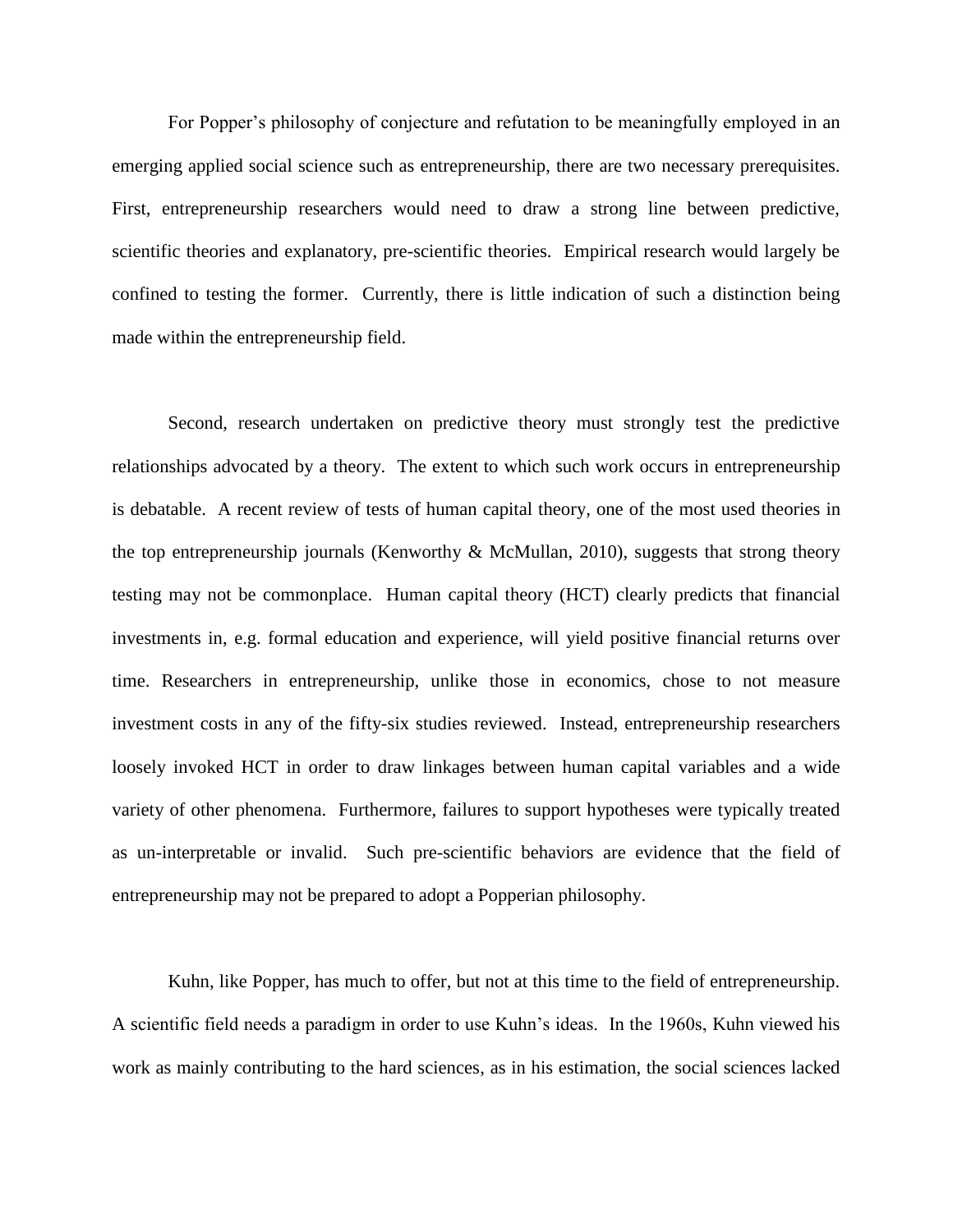any paradigms. Though Kuhn may be debated today, there is little doubt that the field of entrepreneurship is pre-paradigmatic (c.f. Zahra, 2005) and therefore, not yet ready for Kuhnian analysis.

Lakatos' provocative research program concept relies on the existence of at least one strongly-predictive scientific theory. It involves, among other things, a number of auxiliary theories that must also be taken into consideration in order to comment on the progressive or degenerative nature of a research program. According to Blaug (1975), the notion of a Lakatosian research program has extremely limited usage within the entirety of the social sciences.

### ASPECTS OF APPLIED RESEARCH PROGRAMS

The problem that we face may be formulated in the following terms: how does a disparate group of occasionally interacting social scientists participate in meaningful, cumulative programs of applied research? How does our research culture shift towards cumulative programmatic research and away from a predominant focus on single studies? Our proposed solution is for scholars to have a common understanding of the requirements of an applied research program and therefore a common knowledge development agenda

We contend that our proposed solution is viable and achievable in part because of the existence of a few largely uncoordinated applied research programs that have produced some of our most important entrepreneurship knowledge. Hence, it would seem that at least some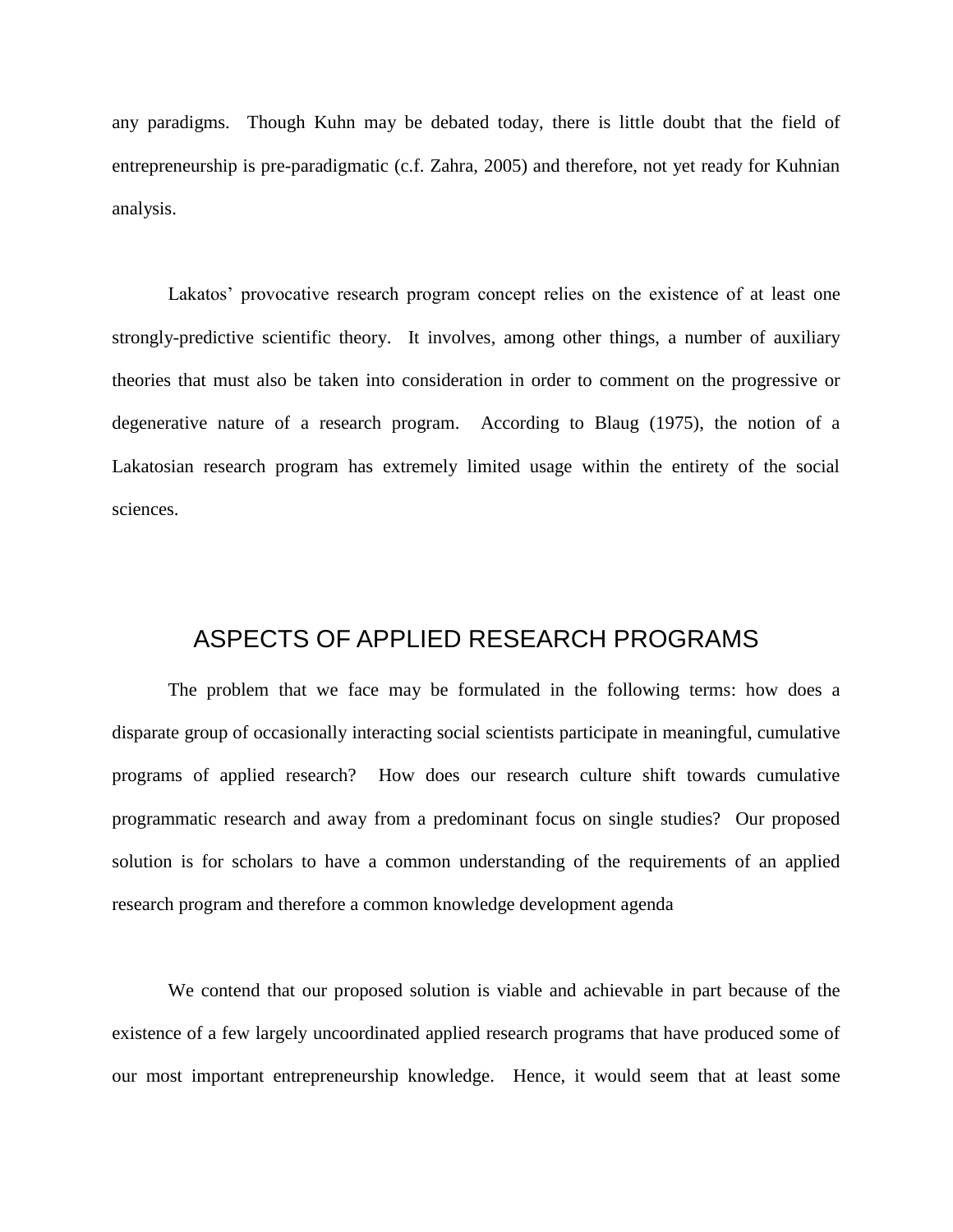researchers are already asking the types of practical questions about research findings that we discuss here. Some questions such as whether or not a research finding is replicable are standard scientific concerns. Others, such as whether or not specific control variables can be manipulated in a cost effective manner, are less standard.

It is worth pointing out that applied research program agendas are not always directed by explicit, formalized theory. This may be surprising to at least some people who tend to see theory as the dominant research-directing mechanism (c.f. Popper, 1963; Zahra, 2007). Sometimes, the types of research programs that we argue for here, e.g. job generation research, occur largely in the absence of explicit theory. Of course, this is not to say that there is no relevant theory. It is simply suggested that theoretical guidance need not be driven by formally explicated theory. To be scientifically useful, theory must be used in an informed fashion and an applied research agenda (such as that which we advocate) should provide more comprehensive direction to the testing of theory.

### *An Applied Research Program Agenda*

The construction of an applied research program (ARP) agenda involves both philosophy of science and practical concerns. As such, defining characteristics of an ARP are subject to criticism. We offer a set of eight characteristics that indicate the nature of scientific work to be included in applied research programs. Four of the characteristics are fundamental for the definition of an ARP. The other four characteristics arguably designate a desirable knowledge expansion strategy.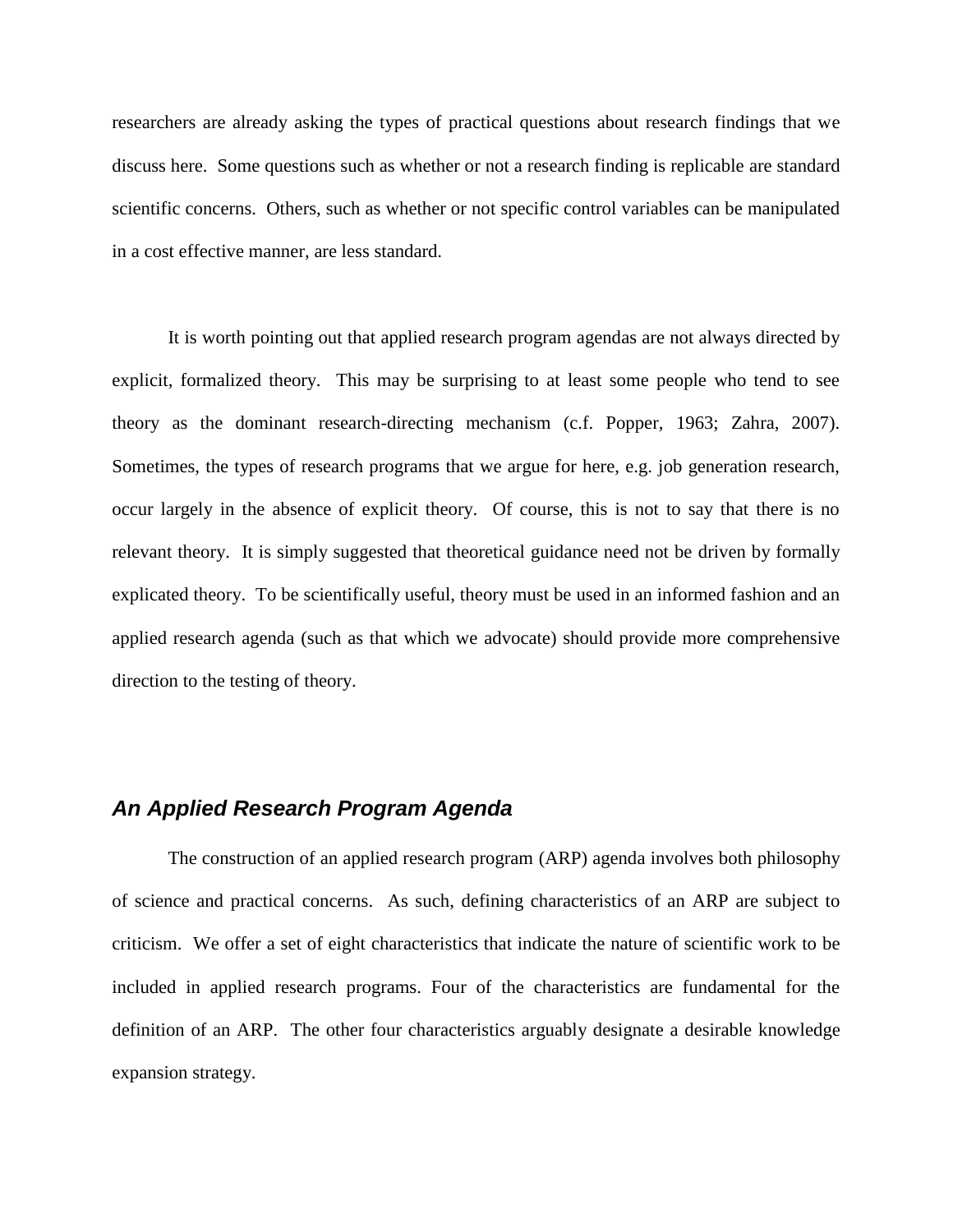The four fundamental characteristics of an ARP are, as follows:

*Practical Outcomes* In order for a set of studies to constitute an applied research program, at least some of the studies need to focus on practical outcomes. A focus on practical outcomes implies that the dependent variables in tested models need grounding in practical issues typically of concern to entrepreneurs (c.f. Shane and Venkataraman, 2000; Shane, 2003). Entrepreneurs are interested in investing in variables that most influence economic outcomes such as revenue and profit growth.

There can also be instances in which dependent variables in the field of entrepreneurship are of less concern to entrepreneurs but still of concern to scholars, educators and policy makers. Job creation (Birch, 1979), for example, is strongly associated with entrepreneurship, but it is of little interest to specific entrepreneurs. Instead, the job creation findings substantially influence government support and programming for new ventures.

*Evidence of Replicability* In order for a set of studies to constitute an applied research program they collectively must exhibit evidence of replicability. In 2002, Dov Eden (p. 844), an editor of the Academy of Management Journal, proclaimed that, "…replication research is indispensable for scientific progress." His strong belief is held across the social sciences (Dewald, Thursby  $\&$ Anderson, 1986; Feigenbaum & Levy, 1993; Tsang & Kwan, 1999). Unfortunately, the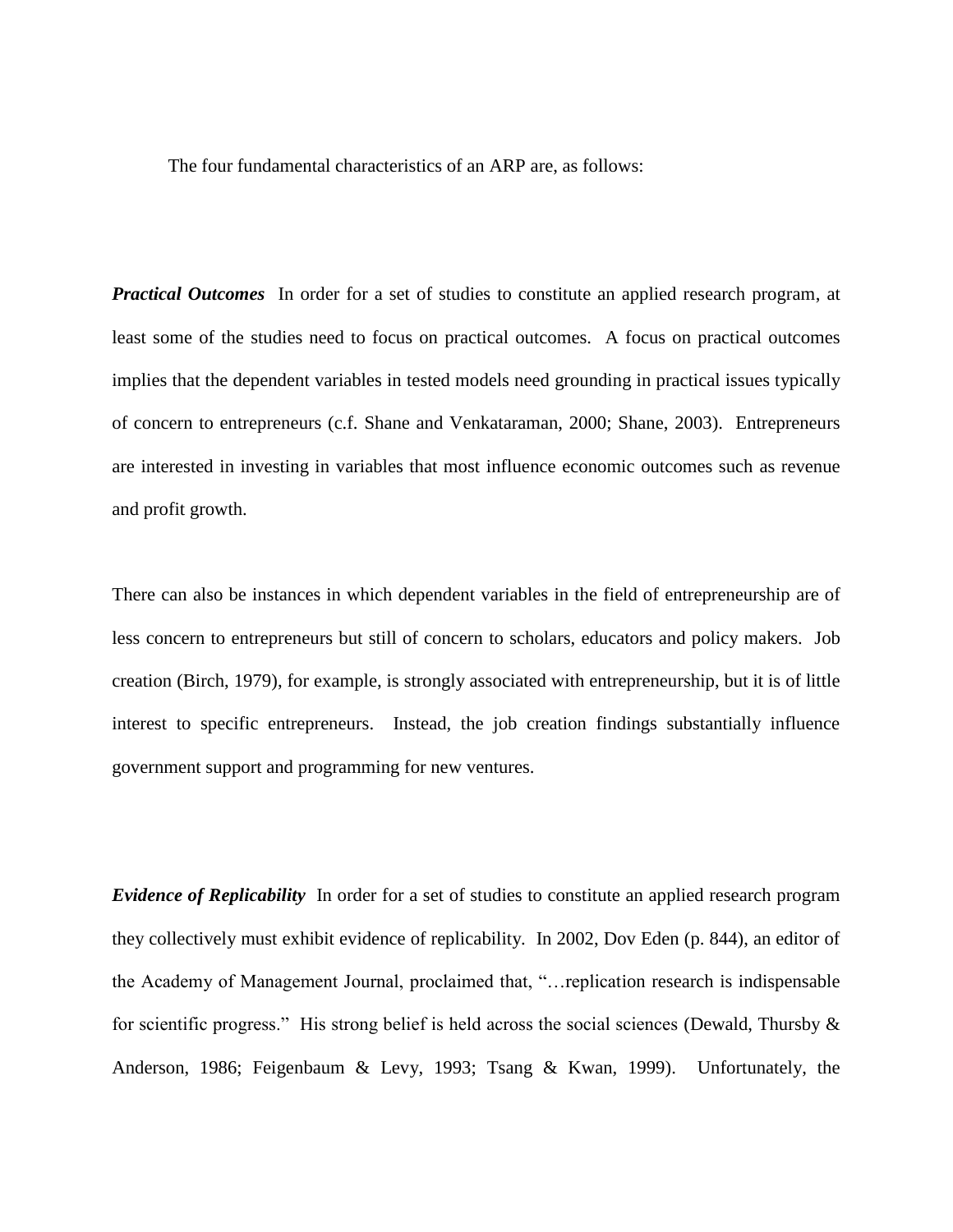publication of replication studies work is uncommon across many scientific fields, including the business disciplines. According to Hubbard and Vetter (1996), replication work in leading business journals represents less than 10% of published empirical work in accounting, economics, and finance and 5% or less of published empirical work in management and marketing.

To identify a number of studies as a progressive applied research stream, many of those studies must have developed evidence of replicability. There must be credible evidence to convince scholars and practitioners that research findings will remain consistent across time, contexts and cultures, and research methodologies. Exceptions should only exist when explicitly predicted or otherwise appreciated as ad hoc adjustments to the generalizability of the findings.

*Practical Significance* In order for a collection of studies to be considered an applied research program, the findings must exhibit practical significance, rather than mere statistical significance. "Statistical significance," according to Kirk (1996, p. 746), "is concerned with whether a research result is due to chance or sampling variability; practical significance is concerned with whether the result is useful in the real world." Statistical significance is often investigated via null hypothesis significance testing, a technique that has been heavily criticized by leading social scientists (c.f. Carver, 1978; Cohen, 1990; Meehl, 1967; Rozeboom, 1960; Schmidt, 1996).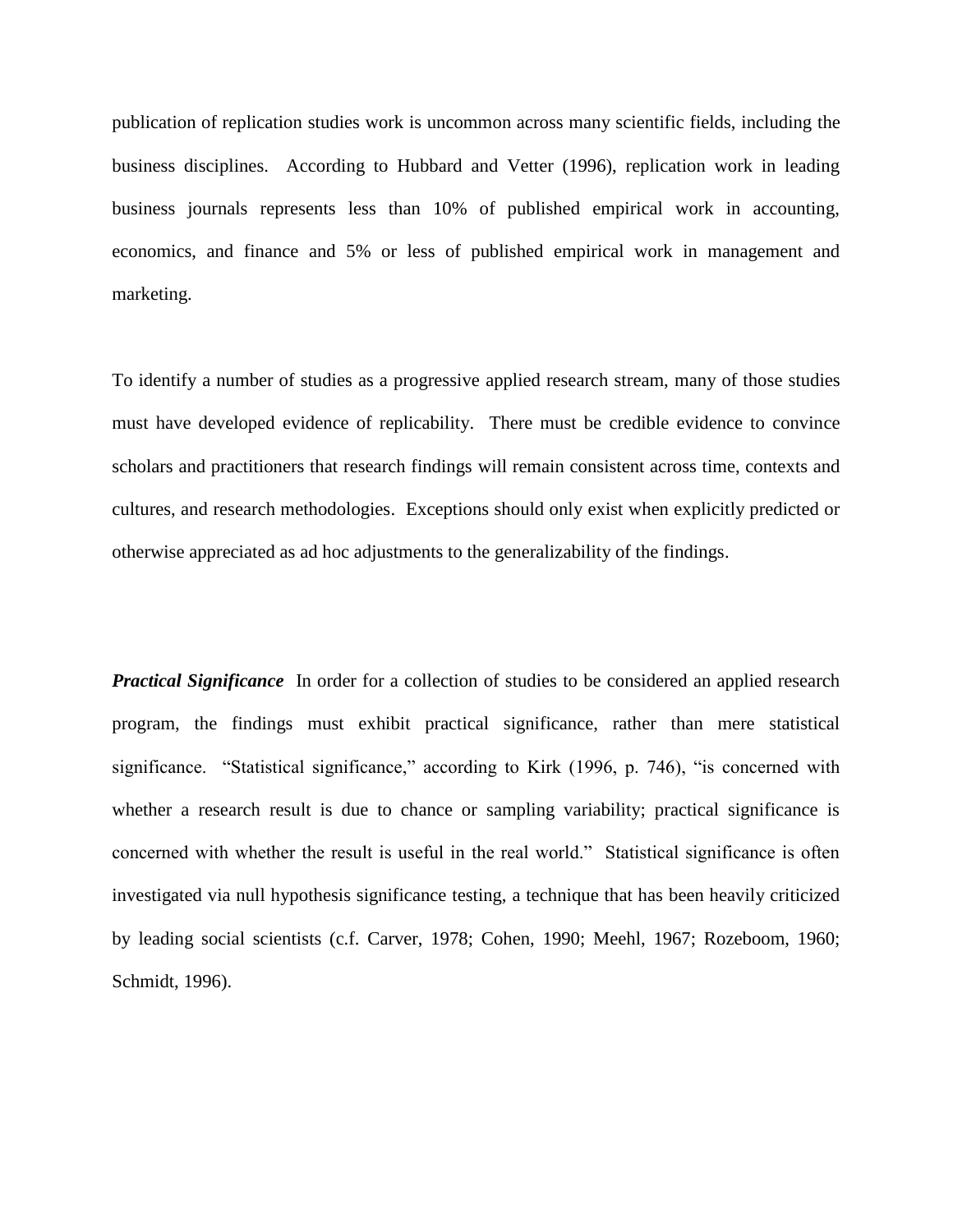Kirk (1996) refers to the measures of practical significance as measures of effect magnitude. The magnitude or strength of a relationship, i.e. the amount of variance accounted for in the dependent variable, can be measured in a variety of ways, the most popular being Cohen's d.

It appears that effect sizes are already being reported to some extent in entrepreneurship studies and that effect sizes are higher than expected (Connelly et al., 2010). Such findings bode well for the development of practically-significant knowledge that is useful to entrepreneurs and other relevant stakeholders.

*Unexpected Findings* In order for a set of studies to constitute an applied research program they must provide findings that go beyond common sense.

Surprising findings differ from current practice or current beliefs…Surprising findings may be innovative or new, although not always. When the problem is important, surprising findings are likely to be controversial or unpopular. Armstrong (2003, p. 71-72)

An applied research program cannot only accept findings that support existing theories and contentions. It must be open to surprising and counter-intuitive findings. Such findings can be generated from implicitly theoretical research or from strongly predictive theories that, when right, set up 'damn strange coincidences' (Salmon, 1984). Counterintuitive findings, according to Lindsay et al. (1998, p. 215), "…demonstrate the superiority of science over common sense." In the early 1960s, the field of social psychology, from which entrepreneurship research draws a number of theories, went through a transition from demonstrating the obvious to focusing on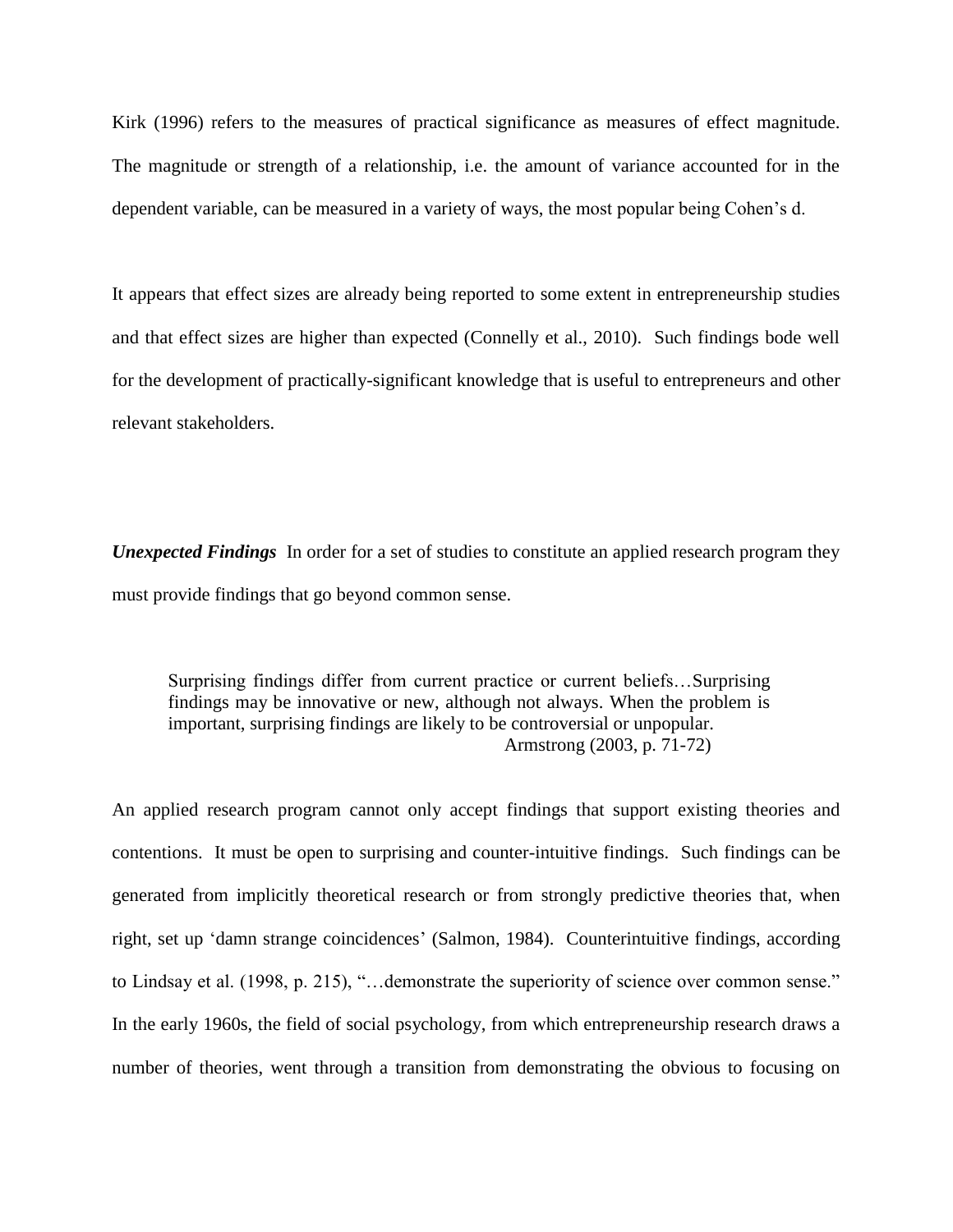counterintuitive effects. The shift toward non-obvious findings led to a number of productive research consequences including increased researcher enthusiasm; unexpected research results; and, productive debate (Kelley, 1992).

Such a set of defining characteristics should help us recognize findings, theoretically supported or otherwise, that hold practical potential for entrepreneurs. When identifying a current research program we recommend that scholars appreciate and accommodate the factors that tend to bias published research findings (Meehl, 1990). Most commonly, we suggest that researchers take into consideration the totality of both supporting and non-supporting findings despite some additional difficulties associated with the interpretation of non-supporting findings.

----------------------------

The next four agenda characteristics expand the usefulness of entrepreneurship knowledge:

*Address Why and How* An applied research program attempts to answer the how and why questions. According to Whetten (1989), how and why are two of the essential building blocks for effective theory development. The how building block handles the manner in which factors (i.e. variables, constructs and/or concepts) are related to each other. The key relationships, and their complexities, are typically depicted graphically for purposes of presentation, testing and refinement. The why building block offers a rhetorical explanation for the underlying logic (i.e.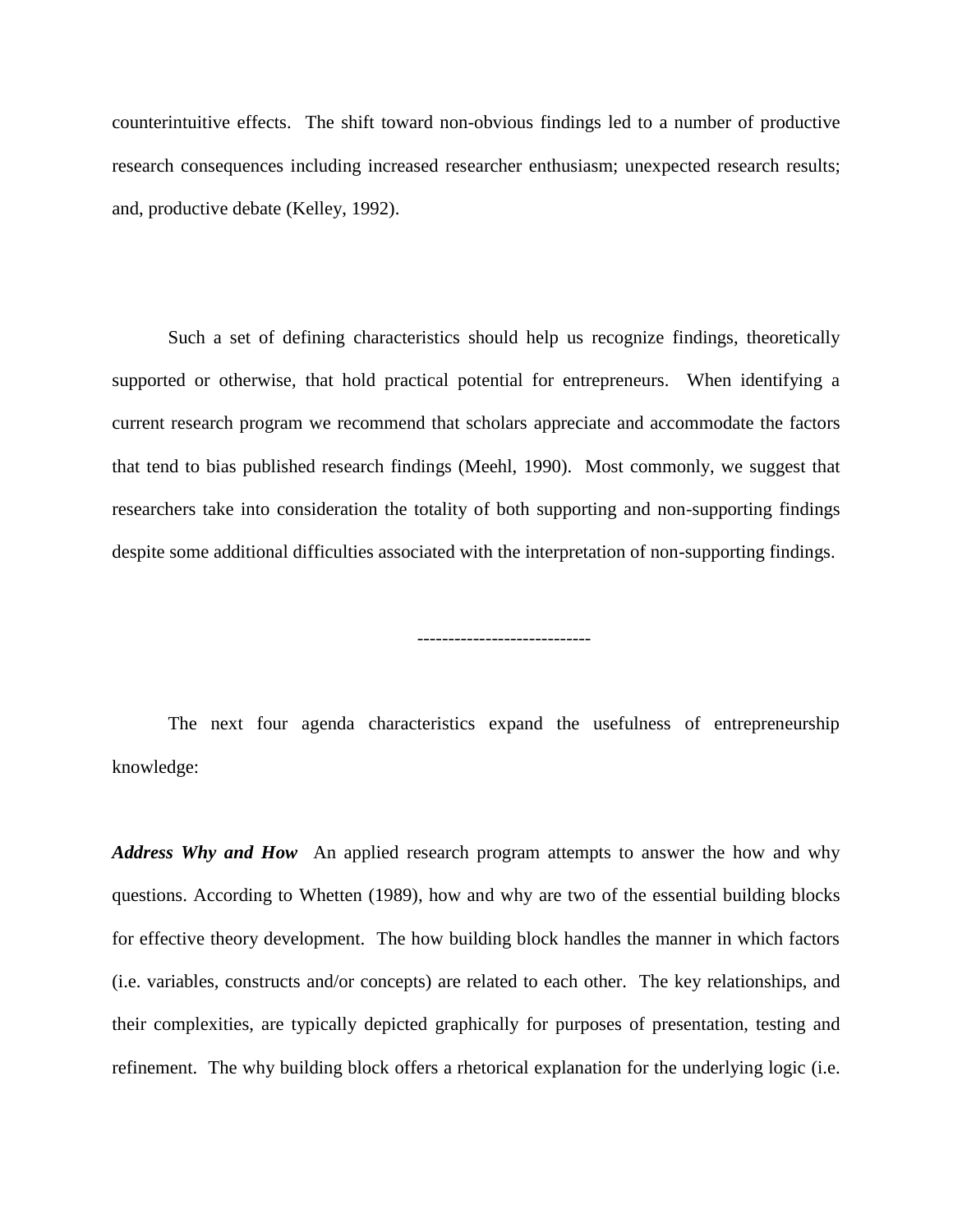a theory's assumptions) of the causal model. According to Sutton and Staw (1995, p. 376), good theory should be, "…rich enough that processes have to be described with sentences and paragraphs so as to convey the logical nuances behind the causal arrow."

#### *Controllable Variables*

…the applied social scientist is concerned not merely with identifying predictively potent independent variables, but also with discovering some that are accessible to control.

Gouldner (1957, p. 97)

An applied research program makes an attempt to identify variables that can be manipulated by practitioners (Bauer, 1951; Gouldner, 1957). Controllable variables such as business strategies are desirable because they enable entrepreneurs to directly influence survival, growth and success.

The distinction between uncontrollable and controllable variables does not, however, imply that uncontrollable variables should be dismissed. According to Hobbs (1969, p. 243), "…uncontrollable variables are important from the standpoint that they may establish the context of change, or the limits of effect of controllable variables."

#### *Eliminate Alternative Explanations*

For those of us who grant that theory testing is meaningful...this lack of testing is an undesirable state of affairs…these tests should be comparative - that is, against a rival paradigm or research program (Kuhn, 1962; Lakatos, 1970).

(Pahre, 1996, p. 221)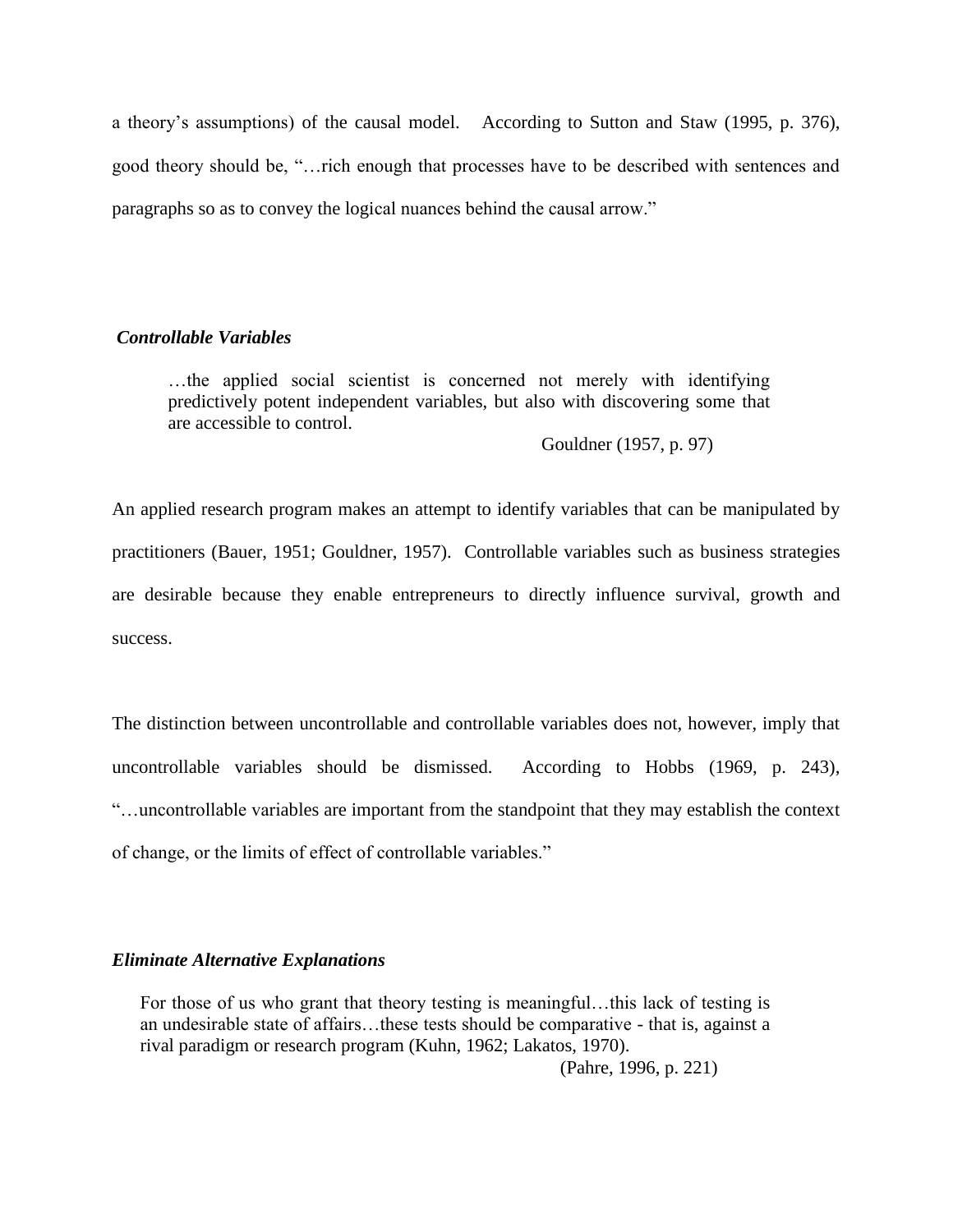An applied research program attempts to eliminate alternative explanations for phenomena under observation. The ubiquitous existence of multiple explanations is typically known as underdetermination. The process to reduce under-determination involves strong attempts to refute rival scientific theories. Though refutation may be a strong word, the idea is that the type of applied research program described here positions the field of entrepreneurship to examine scientific evidence and weigh the relative strengths of competing theories against each other. The outcome is stronger applied knowledge about, e.g. new venture survival and success.

*Cost-effective Solutions* An applied research program should uncover numerous controllable variables that vary in magnitude and implementation costs. Hence, an applied research program will also undertake to examine and compare the cost-effectiveness of the most powerful controllable variables. Cost-effectiveness analysis (c.f. the field of medicine – McClellan  $\&$ Newhouse, 1997; Stinnett and Mullahy, 1998) compares incremental cost and incremental effectiveness of existing versus new interventions based on empirical results. The results of cost-effectiveness analysis allow entrepreneurs to make more informed decisions about key aspects of starting and growing new ventures.

# ILLUSTRATIONS OF APPLIED RESEARCH PROGRAMS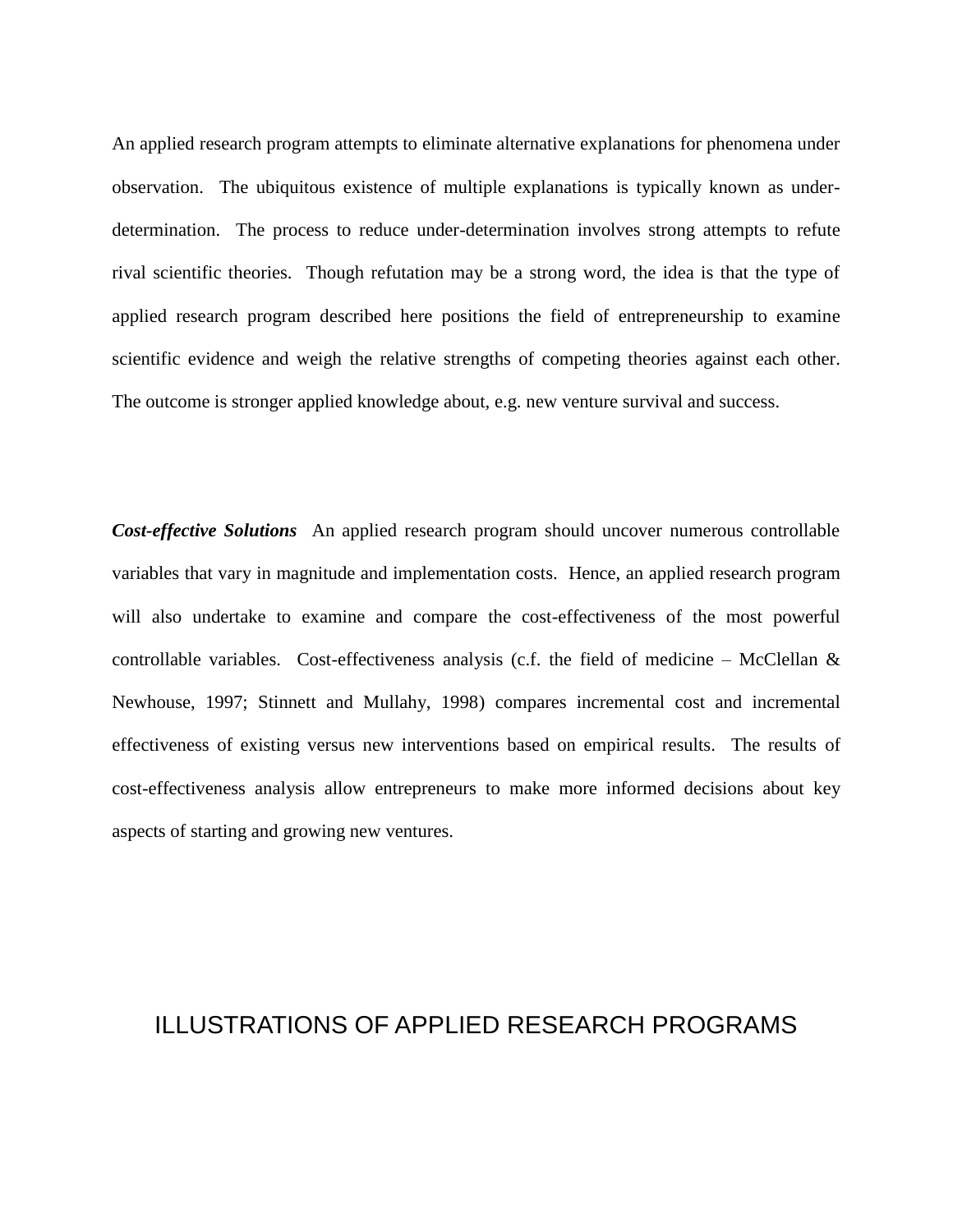Two illustrations of applied research programs are described below. The first illustration involves the development of knowledge with respect to entrepreneurship and job generation. In this case, a highly provocative finding directly influenced scholars from around the world to seek replications and/or refutations. The second illustration, that of using creativity to predict entrepreneurial performance, is interesting because it appears that the researcher efforts involved were much less coordinated than in the job generation case.

### **Entrepreneurship and Job Generation**

David Birch (1979) found that 81.5% of all net new jobs created in the US from 1969 to 1976 were located in small firms with less than 100 employees. Birch's finding was not just statistically significant but practically significant, as well. The evidence influenced policy makers around the world to vigorously promote various small business initiatives. For many neo-classical economists, however, the counter-intuitive findings flew in the face of both theory and ideology. Replications, cross-validations, extensions and practical significance studies ensued. An early US-based replication study (Armington & Odle, 1982) indicated that only 35.8% of net new jobs created were by small firms, and that Birch was wrong. However, the study used a traditional, static measure of job creation and further, it was restricted to data from a recessionary period.

Armington (1983) and Armington and Odle (1983) conducted more sophisticated replications of the Birch (1979) study and found in favor of the dominance of entrepreneurial (i.e. new small business) job generation. In 1987, Birch found that companies with 1-19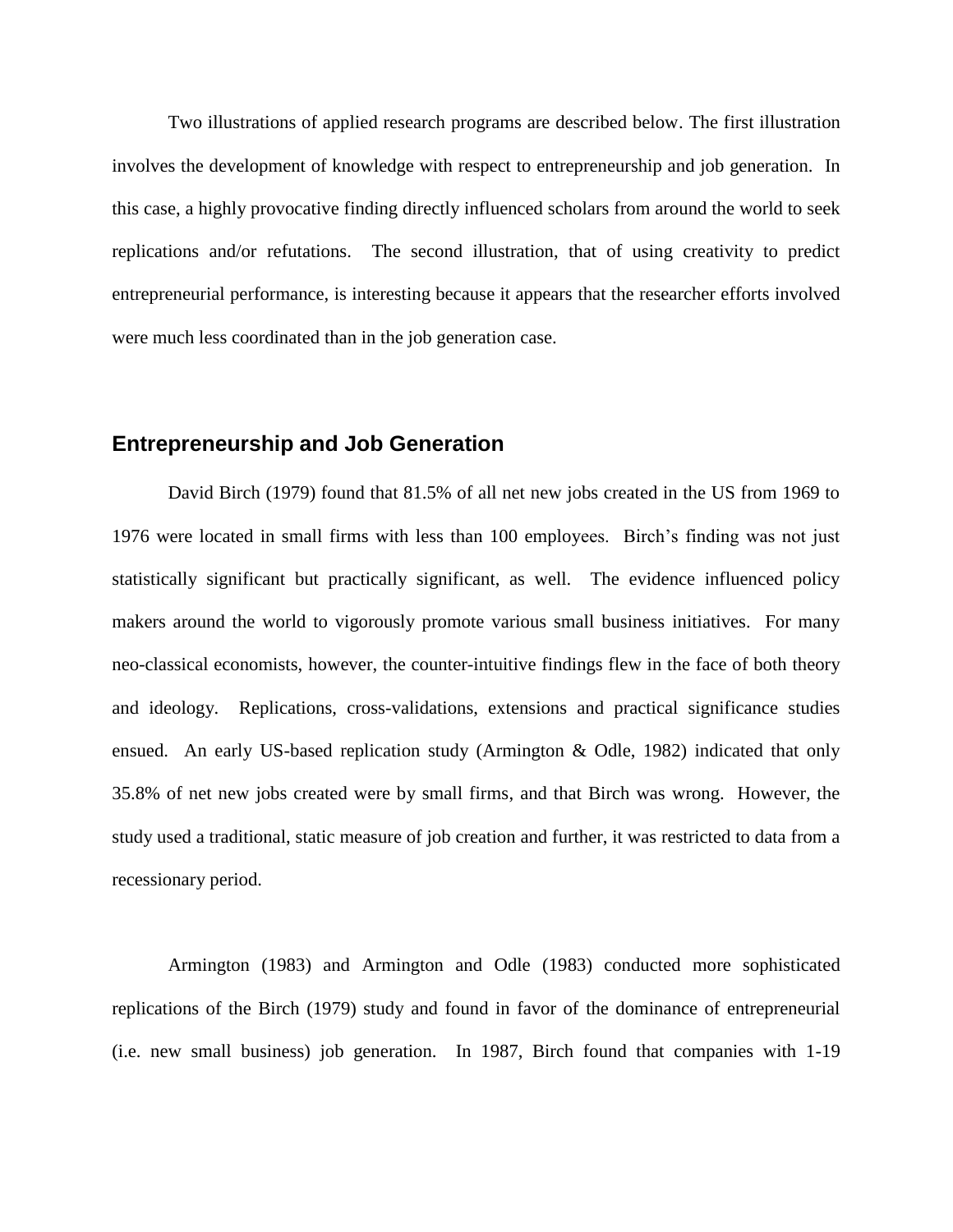employees accounted for 82% of net job creation and large firms (i.e. with 5000+ employees) suffered net losses of 13.5%.

In the UK, Doyle & Gallagher (1987) found that only companies in the 1-to-19 employee category showed employment growth. Blanchflower and Burgess (1996) found that establishments with less than 100 employees accounted for a disproportionately large share of job creation and for destruction, a disproportionately small share. In Canada, Picot, Baldwin & Dupuy (1994, 1998) found that a disproportionate share of employment was created over the short and long runs by small firms during recessions and recoveries. Over a three year period, 5% of small firms created 43% of jobs. In Norway, Spilling (1996) found that 1% of new establishments accounted for 44.8% of total job creation over a nine-year time frame. Further, 2.4% of new establishments accounted for 57.9% of total job creation. In Sweden, Davidsson et al. (1998) found that small firms outperformed large firms in terms of gross and net job generation.

Back in the US, the Small Business Administration (1998, 1999) developed a database for more accurately tracking interclass movement. An analysis of the data revealed that 75% of net new jobs from 1990 to 1995 were created by small businesses (<500 employees). Further, the small business job generation rate was almost triple the large business (500+) rate: 10.5% and 3.7%, respectively.

Over the years, only a small number of studies have not replicated the Birch (1979) finding. White and Osterman (1991) reviewed Wisconsin unemployment records and found that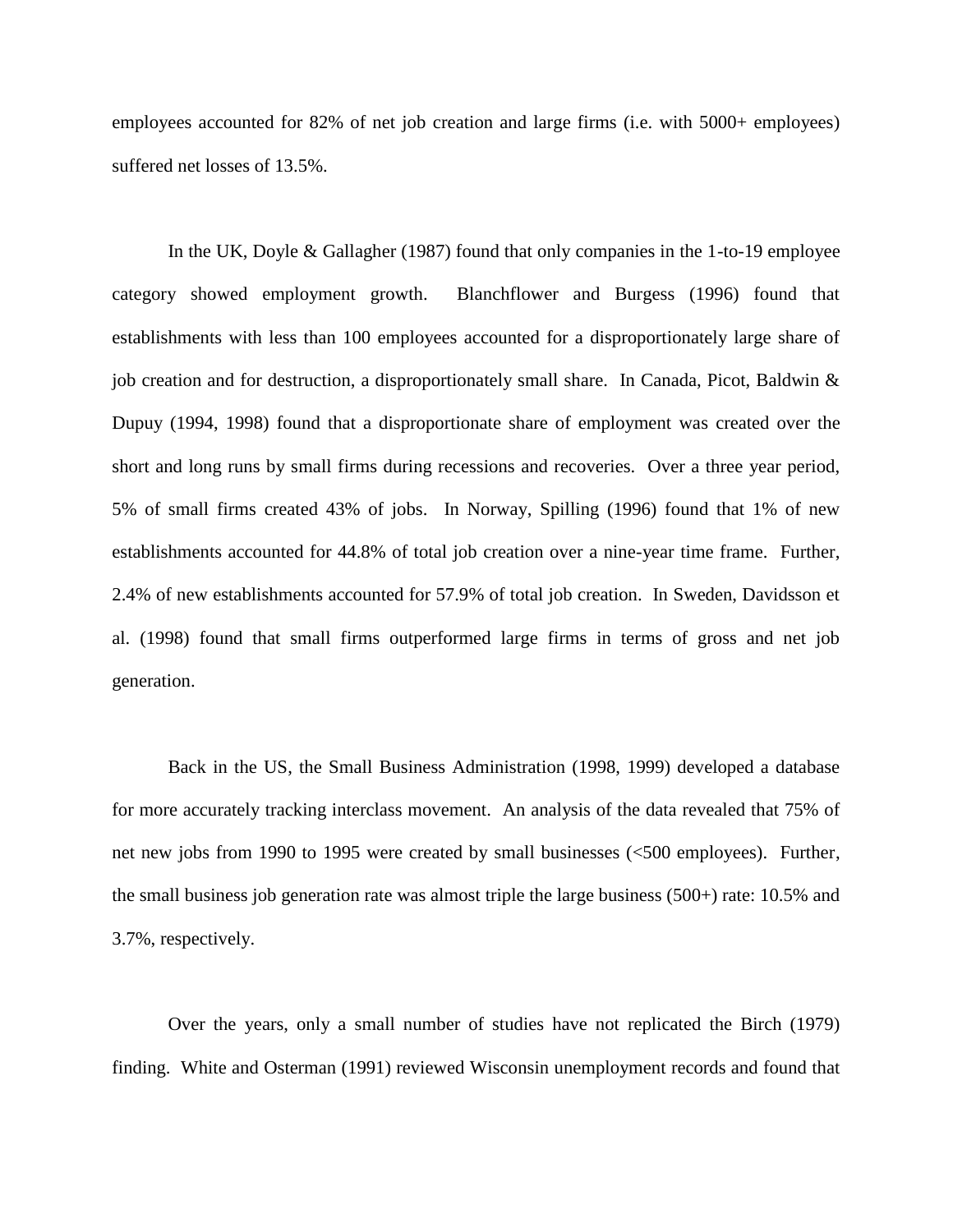two and four-digit SIC analyses reveal that, longitudinally, small firms do not account for the bulk of net job generation. Davis, Haltiwanger and Schuh (1993, 1996) tackled what they considered the job generation myth by investigating the US manufacturing sector and reported that firms with at least 500 employees account for half of jobs generated. Interestingly, the Davis, Haltiwanger and Schuh (1993, 1996) studies were heavily criticized by numerous economists and entrepreneurship scholars for data and method limitations and problems (c.f. Davidsson et al., 1998; Carree and Klomp, 1996; Kirchhoff and Greene, 1998).

Ultimately, the initial Birch (1979) finding spawned a substantial program of research to further understand and interpret the macro-economic relevance of entrepreneurs.

### **Creativity and Entrepreneurial Performance**

Joseph Schumpeter (1942) did not formally predict that more creative people will develop more successful businesses. The notion does, however, appear to underlie his thinking. Thus, the post-Schumpeter creativity research in the field of entrepreneurship is more theoryinspired than theory-directed. A recent review of the extant creativity research uncovered 28 empirical studies that linked creativity with entrepreneurship (McMullan, 2009).

The creativity research program has grown slowly, over a thirty year period. The articles are not very well-cited and they tend not to be published in top-rated journals. The facts are, however, that many of the creativity researchers used practically relevant measures of outcomes such as start-up, growth and profitability. The researchers conducted constructive replications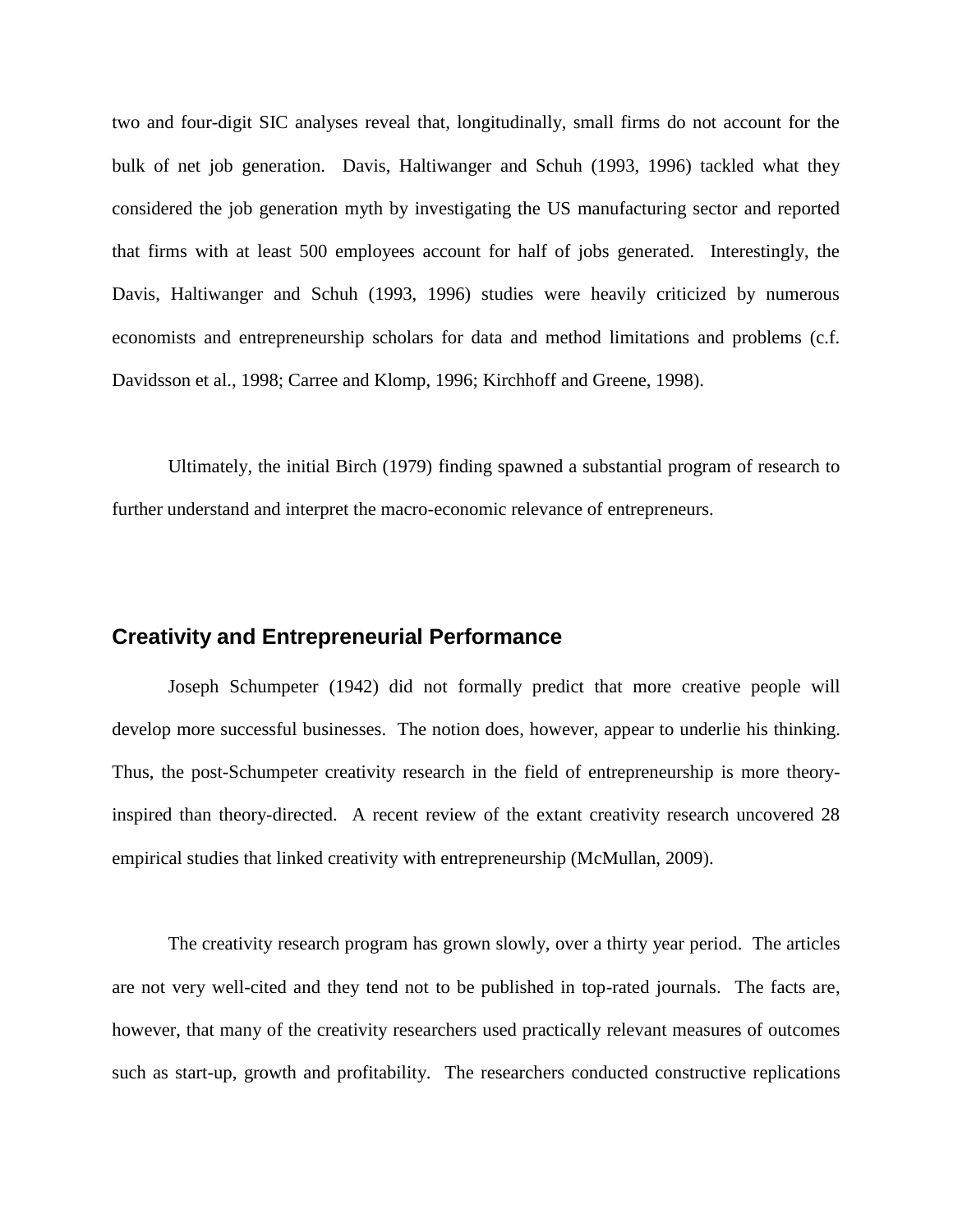and cross-validated findings by using different measures of creativity and substantially different sample populations from many different countries. Moreover, a sizable number of studies found not only statistical significance but evidence of practical significance as well (c.f. Khan, 1987; Khan and MacMillan, 1988; Verhees and Meulenberg, 2004). The proportion of outcome variance often accounted for in the creativity studies is surprisingly high in spite of measurement difficulties in the area of creativity (Clapham, 2004; Kaufman, 2006). For most entrepreneurship scholars it is normal to expect entrepreneurs to be more creative than the average person, though anything but conventional wisdom to expect creativity to account for a substantial portion of entrepreneurial performance.

With respect to the eight research program aspects addressed above, the creativity research evidence does a better job of establishing entrepreneurial creativity as an applied research program (requirements  $1 - 4$ ) than it does further developing the usefulness of this established knowledge (requirements  $5 - 8$ ). The only attempt to study the enhancement of entrepreneurial creativity is disputably David McClelland's work in India (McClelland and Winter, 1969), in which he attempted to enhance subjects' need for achievement. A cost-benefit analysis of such intervention strategies seems a long way off in part because control is a major problem in this line of research. Nonetheless, there are occasional attempts at building theoretical explanations for such a relationship and useful empirical results may arise from facilitating better self-selection and more effective investment strategies.

In summary, the empirical studies linking creativity with entrepreneurial performance generally meet the minimum requirements of the aforementioned applied research program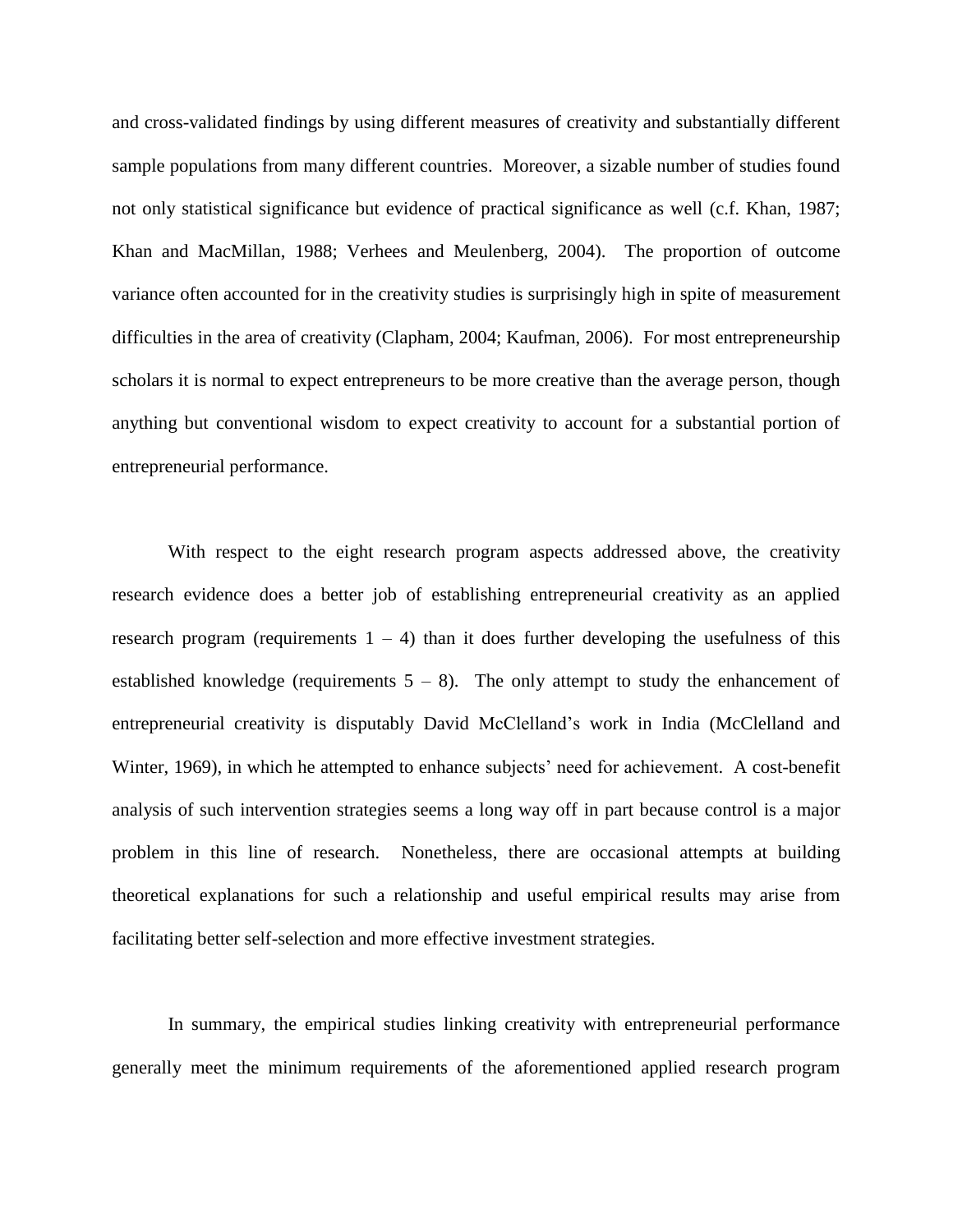agenda. The success of this research program occurred in spite of what appears to be a lack of common knowledge about the various empirical findings amongst the participating creativity researchers. This applied program of research may have been, more or less, accidentally spawned by the diversity of concepts and measures characterizing creativity, and by a number of people who envisaged the reasonableness of the idea of the creative entrepreneur.

### **Comments on Illustrations**

The two illustrations above suggest that applied research programs, corresponding to the definition provided here, do occur naturally in the field of entrepreneurship. There are also other examples. The published empirical studies of the SBDC counseling effects is an example of an applied research program that has been coordinated for over 25 years by a single scholar, Jim Chrisman. The need for achievement research is another example of an applied research program that existed due to efforts by a mainly uncoordinated group of researchers.

Some of the applied research programs appear to be more explicitly theory-directed than others. It is interesting to note that many people in the field of entrepreneurship likely believe that McClelland's (1961) theory was the directional force behind the need for achievement research, and to an extent, this is the case. McClelland created a theory that emphasized the importance of need for achievement in entrepreneurship as well as in economic development. Some of his key assumptions were that entrepreneurs represented an important dimension in economic growth and that entrepreneurial success and need for achievement were positively correlated. McClelland's theory, however, predicted that macro-level interventions would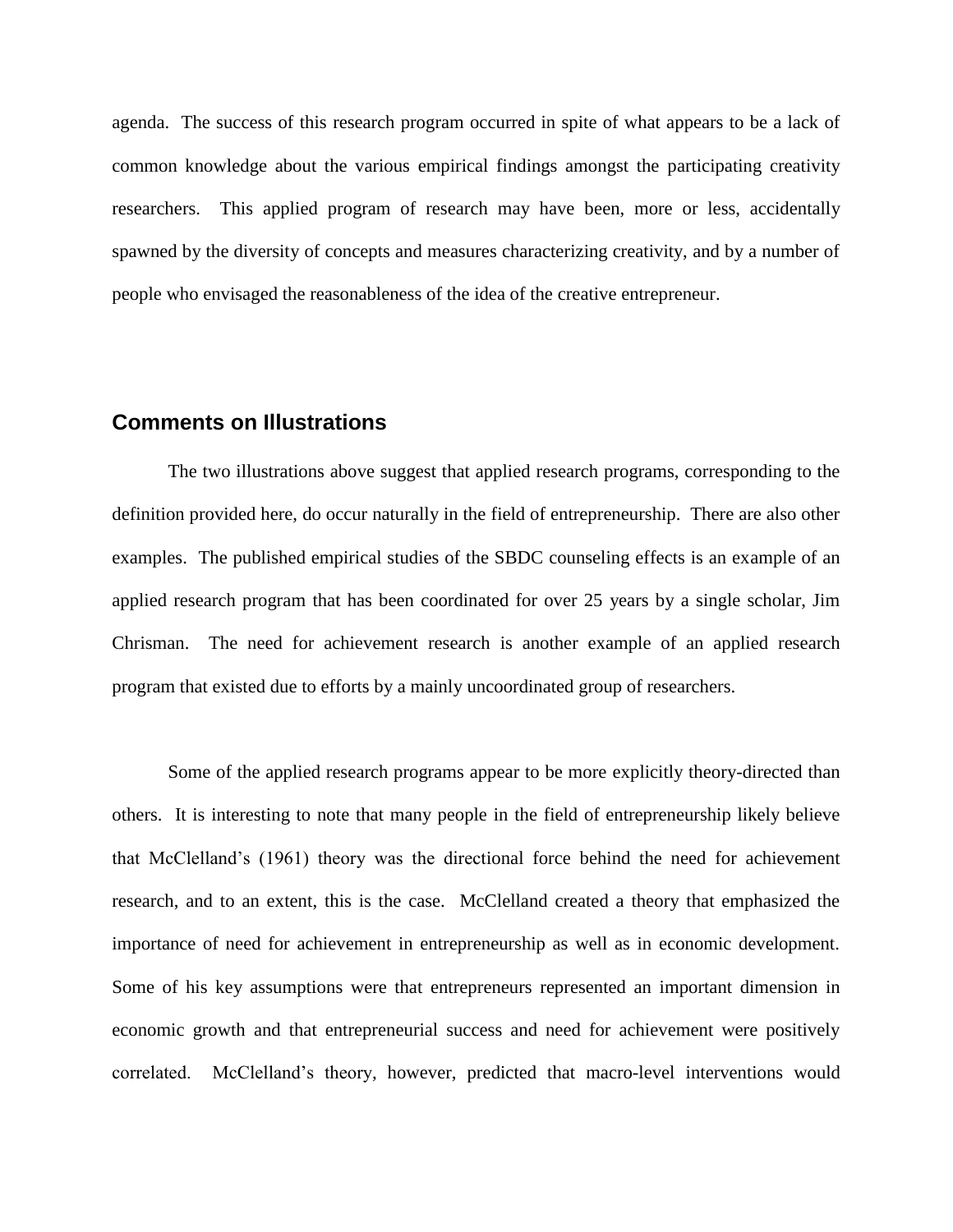promote an entrepreneurially vibrant economy. Hence, his theory did not provide direct effective guidance to the largely micro-level research on individual need to achieve.

A similar argument could be constructed regarding the weak link between Joseph Schumpeter's macro-level theory and the empirical research linking entrepreneurial creativity with entrepreneurial performance. What is interesting about the insights here is that explicit theory played a limited role in guiding effective research. This suggests that something other than formal theory can be used to direct the generation of useful knowledge. Further, that the job generation and creativity research programs managed to cover the minimal requirements of an applied research program agenda suggests that some researchers already have mental models of useful knowledge that do not vary greatly from the research agenda being advanced here.

# PROGRESSIVE VERSUS DEGENERATIVE RESEARCH PROGRAMS IN APPLIED SOCIAL SCIENCES

As previously mentioned, Popper, Kuhn and Lakatos each focused on different units of analysis in order to examine intellectual progress in the natural sciences. They also analyzed the waxing and waning of research programs through those unitsBuilding on Popper and Kuhn, Lakatos (1970) advocated a model for the critical assessment of a research program. He distinguished between advancing and declining (i.e. progressive and degenerative) research programs. From Lakatos' perspective, research programs tend not to be completely refuted. Instead, ongoing ad hoc adjustments are often made to models in order to save them from non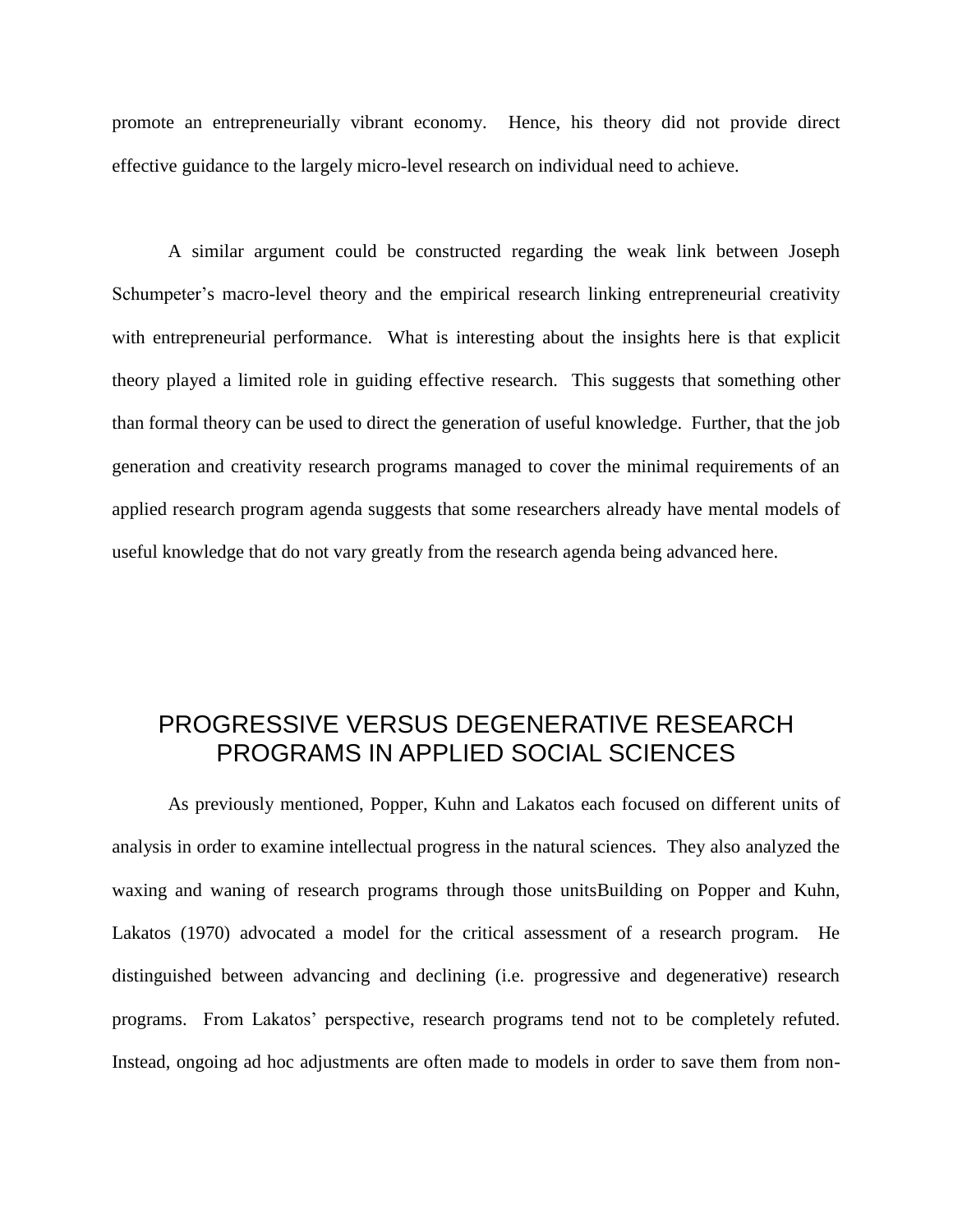supportive findings. The accumulation of ad hoc modifications, however, may eventually lead researchers to acknowledge the limitations of a research program or merely lose interest in it.

In the pre-paradigmatic social sciences (Kuhn, 1962; Lakatos, 1999), the Lakatosian notions of progressive and degenerative research programs require some adaptation to better suit the characteristics of applied research programs established above. Below, we suggest six criteria that signal a degenerative program and promote disengagement from faltering research streams.

- Failure to cross-replicate research results with different measures, with different sample population or under different circumstances.
- Weakening of the explanatory power of predictors in better-controlled studies.
- Failure to find controllable variables that can be modified to meaningfully affect new venture performance.
- Failure to eliminate competing explanations, particularly when competing ones explain more of the phenomena of interest or more of the desired outcome variance.
- Failure to find evidence that supports the cost-effective manipulation of controllable variables.
- Increasing doubt due to spurious correlations or the existence of administrative artifacts that explain key relationships.

The last suggested criterion, about spurious correlations, may represent the greatest threat to the long-term progress of promising research programs. A key reason for the threat is that the social sciences do not typically allow for the kinds of controlled experiments found in some of the hard sciences that bolster confidence in the integrity of a cause and effect relationship.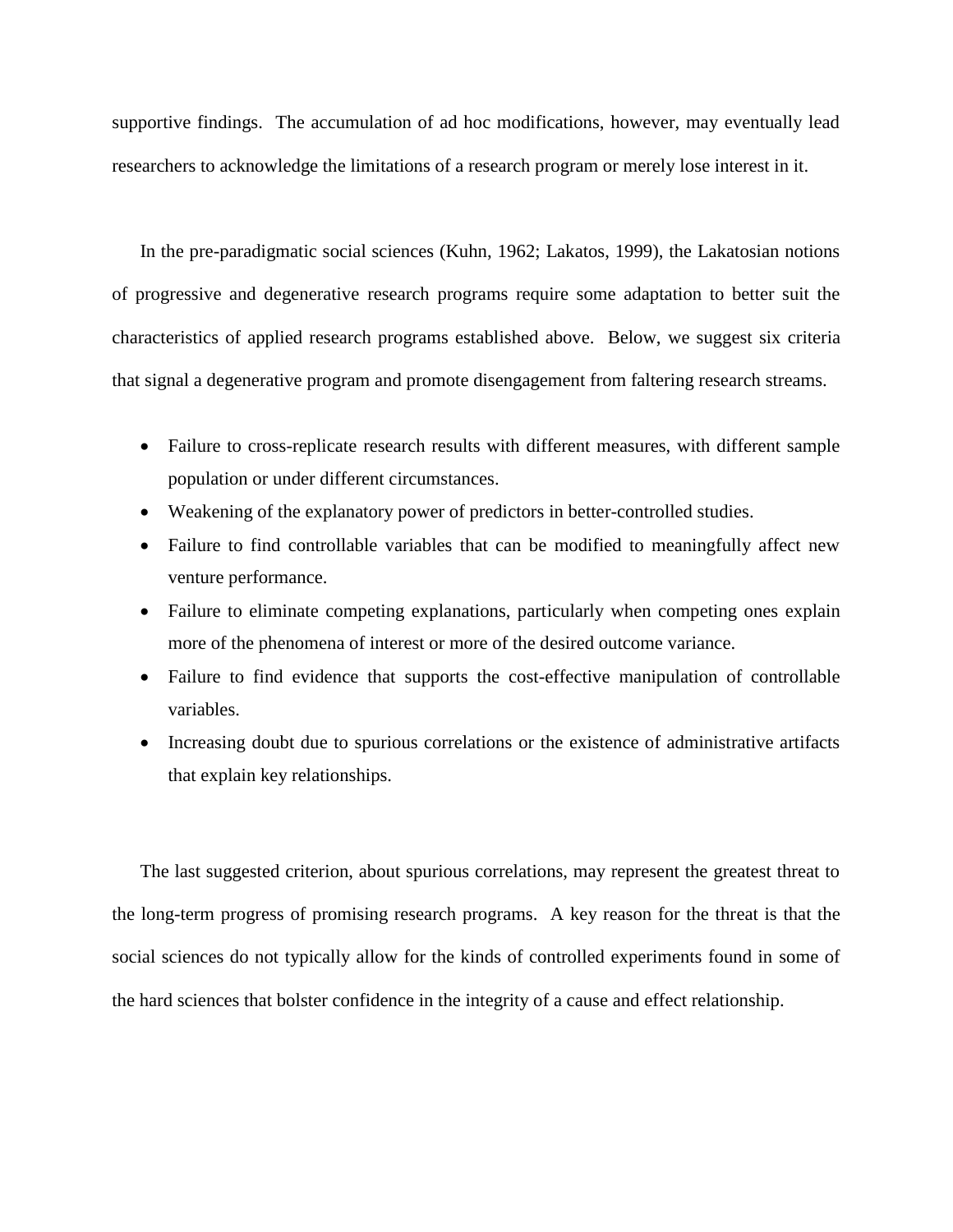### IN SUMMARY

The direction for non-cumulative, solo-study research has come, however implicitly, from logical positivism. The influence of logical positivism has declined in philosophy of science and many scientific fields have sought to fashion research efforts around the ideas of Kuhn, Popper and Lakatos. It is argued that the applied scientific field of entrepreneurship research should also transition away from the influence of logical positivism. It is further argued that the natural replacements to logical positivism do not yet represent a good fit with the entrepreneurship field.

An applied research program agenda is proposed to help direct the development of cumulative research towards practical knowledge. The argument bears some things in common with the position papers advocating for more replication research but extends beyond the single issue of replication. The elements of the proposed applied research program are recognizable as substantial modifications to the Lakatosian research program. The entrepreneurship research program is, therefore, supported or refuted in a manner more appropriate for a pre-paradigmatic applied social science.

The applied research agenda should encourage a critical mindset. It should direct the development of knowledge across studies over time by helping entrepreneurship researchers to more critically appreciate the usefulness of extant and new findings, as well as determine what groupings of studies constitute promising applied research programs.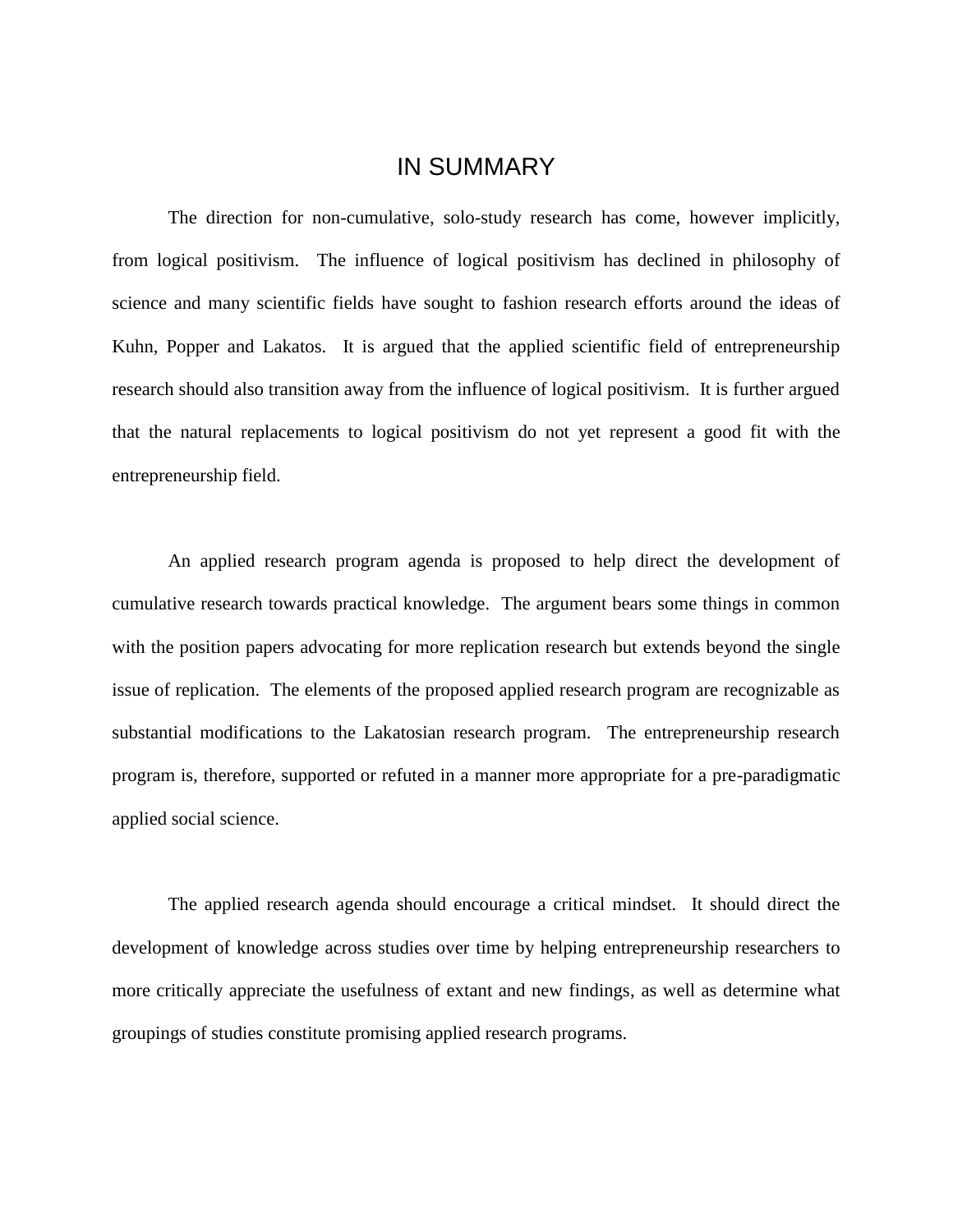It is important to point out that we do not suggest all independent studies to be without worth, but rather we demonstrate that the agenda required to develop practical knowledge is sufficiently time consuming and study intensive to require a substantially larger proportion of the global entrepreneurship research effort.

In order to demonstrate that the advocated approach to knowledge development has been used to positive effect in entrepreneurship in the past, job generation and entrepreneurial creativity research efforts are described. The outsider assistance research program spearheaded by Jim Chrisman is offered as another example. Scholars in the entrepreneurship field are hence encouraged to identify additional existing applied research programs, evaluate their progress and propose future directions in line with the philosophy advocated here.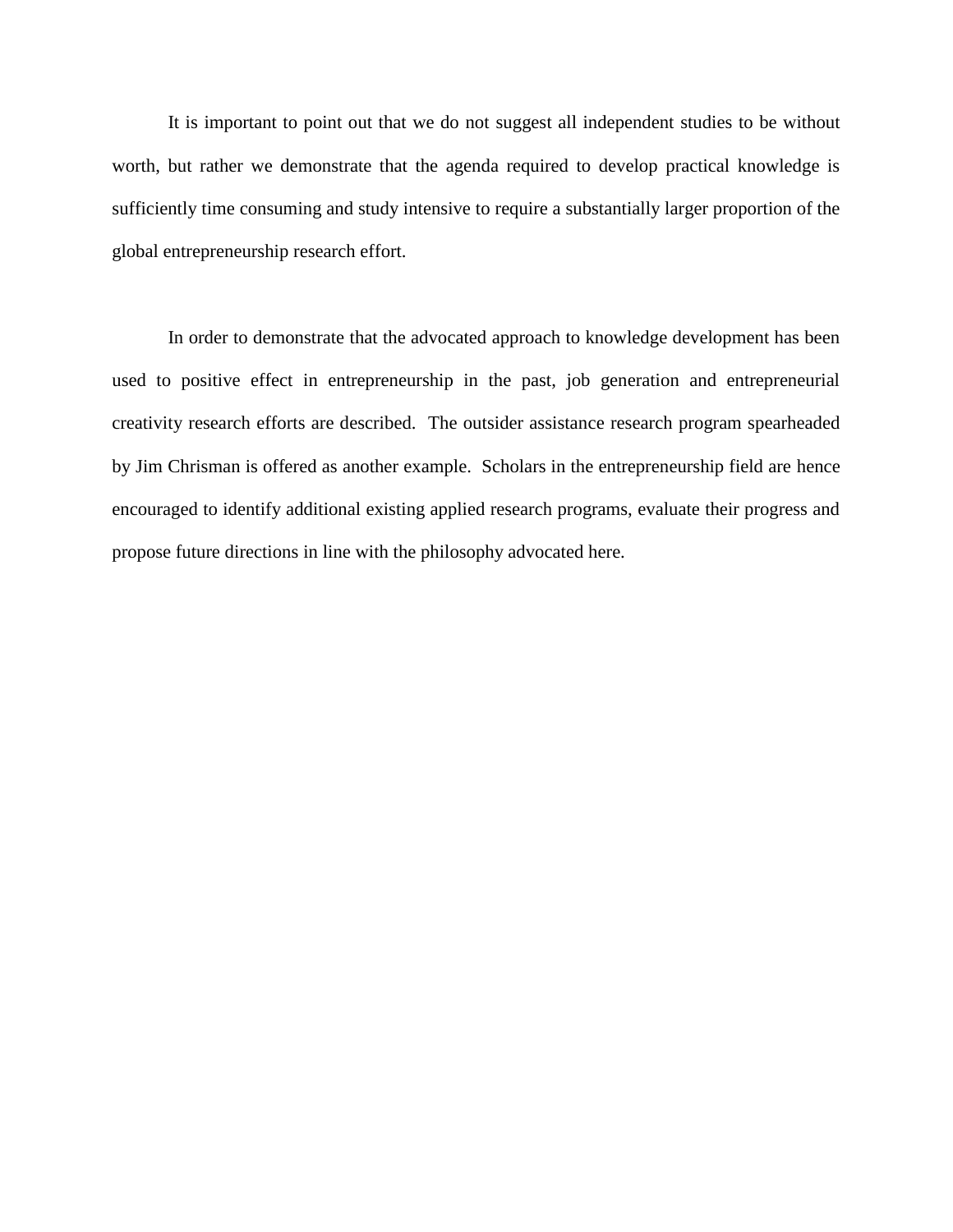# REFERENCES

Aldrich, H. 1992. Methods in our madness? Trends in entrepreneurship research. **The State of the Art of Entrepreneurship**. In D. L. Sexton and J. D. Kasarda, (Eds.) Boston, Mass.: PWS-Kent Publishing: 191-213.

Amit, R., Glosten, L. and Muller, E. 1990. Entrepreneurial ability, venture investments, and risk sharing. **Management Science**, 36 (10): 1232-1245.

Armington, C. and Odle, M. 1982. Small business – how many jobs? **The Brookings Review**, Winter: 14-17.

Armington, C. 1983. Further examination of recent employment growth analysis of USEEM data for 1976 to 1980. SBA Contract No. 2641-0A-79 and NSF Grant No. ISI 8212970, mimeo, March.

Armington, C., and Odle, M. 1983. Further examination of sources of recent employment growth: Analysis of USEEM data for 1976 to 1980. Unpublished Paper, The Brookings Institution, March.

Armstrong, J.S. 2003. Discovery and communication of important marketing findings: Evidence and proposals. **Journal of Business Research**, 56 (1): 69-84.

Bauer, C. 1951. Social questions in housing and community planning. **The Journal of Social Issues**, 7 (1/2): 1-34.

Birch, D.L. 1979. **The job generation process**. MIT Program on Neighbourhood and Regional Change, Cambridge MA.

Birch, D.L. 1987. **Job creation in America: How our smallest companies put the most people to work**. New York: Free Press.

Blanchflower, D.G. and Burgess, S.M. 1996. Job creation and job destruction in Great Britain in the 1980s. **Industrial and Labour Relations Review**. 50(1): 17-38.

Blaug, M. 1975. Kuhn versus Lakatos, or paradigms versus research programmes in the history of economics. **Hope**, 7 (4): 399-433.

Blaug, M. 1992. **The methodology of economics: Or how economists explain**. Cambridge University Press, New York.

Busenitz, L.W. 1996. Research on Entrepreneurial Alertness. **Journal of Small Business Management**, 34 (4): 35-44.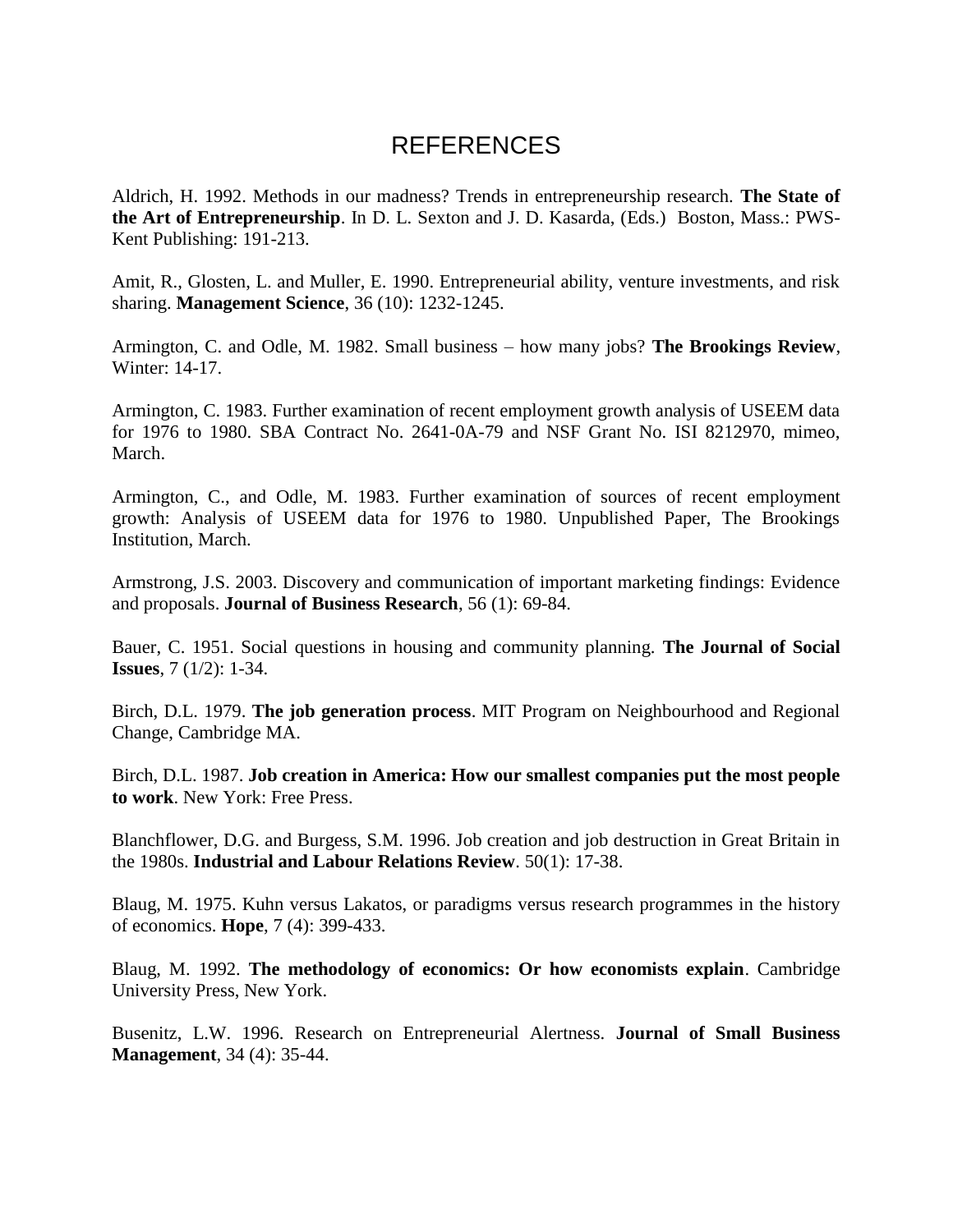Carree, M. and Klomp, L. 1996. Small business and job creation: A comment. **Small Business Economics**, 8 (4): 317-322.

Carver, R. P. (1978). The case against statistical significance testing. **Harvard Educational Review**, 48 (3): 378-399.

Chandler, G.N. and Lyon, D.W. 2001. Issues of research design and construct measurement in entrepreneurship research: The past decade. **Entrepreneurship Theory and Practice**, 25(4): 101-113.

Clapham, M.M., 2004. The convergent validity of the Torrance tests of creative thinking and of creative interest inventories. **Educational and Psychological Measurement**, 64(5): 828-41.

Cohen, J. 1990. Things I have learned (so far). **American Psychologist**, 45 (12): 1304-1312.

Cohen, M.D. 2007. Administrative behavior: Laying the foundations for Cyert and March. **Organization Science**, 18 (3): 503-506.

Connelly, B.L., Ireland, R.D., Reutzel, C. and Coombs, J. 2010. The power and effects of entrepreneurship research. **Entrepreneurship Theory and Practice**, 34(1): 131-149.

Cornelius, B., Landstron, H. and Persson, O. 2006. Entrepreneurial studies: The dynamic research front of a developing social science. **Entrepreneurship: Theory and Practice**, 30(3): 375-398.

Davidsson P., Lindmark L, and Olofsson, C. 1998. The extent of overestimation of small firm job creation – An empirical examination of the regression bias. **Small Business Economics**, 11  $(1): 87-100.$ 

Davidsson, P. 2004. **Researching entrepreneurship**. New York: Springer.

Davies, P. 2000. Relevance of systematic reviews to educational policy and practice. **Oxford Review of Education**, 26 (3/4): 365-378.

Davis, S., Haltiwanger, J. and Schuh, S. 1993. Small business and job creation: Dissecting the myth and reassessing the facts. NBER Working Paper, No. 4492.

Davis, S. J., Haltiwanger, J.C., and Schuh, S. 1996. **Job creation and destruction**. MIT Press.

Dewald, W. G., Thursby, J. G., & Anderson, R. G. 1986. Replication in empirical economics: The Journal of Money, Credit, and Banking project. **American Economic Review**, 76 (4): 587– 603.

Drummond M. and McGuire A. 1997. **Methods for the economic evaluation of health care programmes**. 2nd edition. Oxford. Oxford University Press.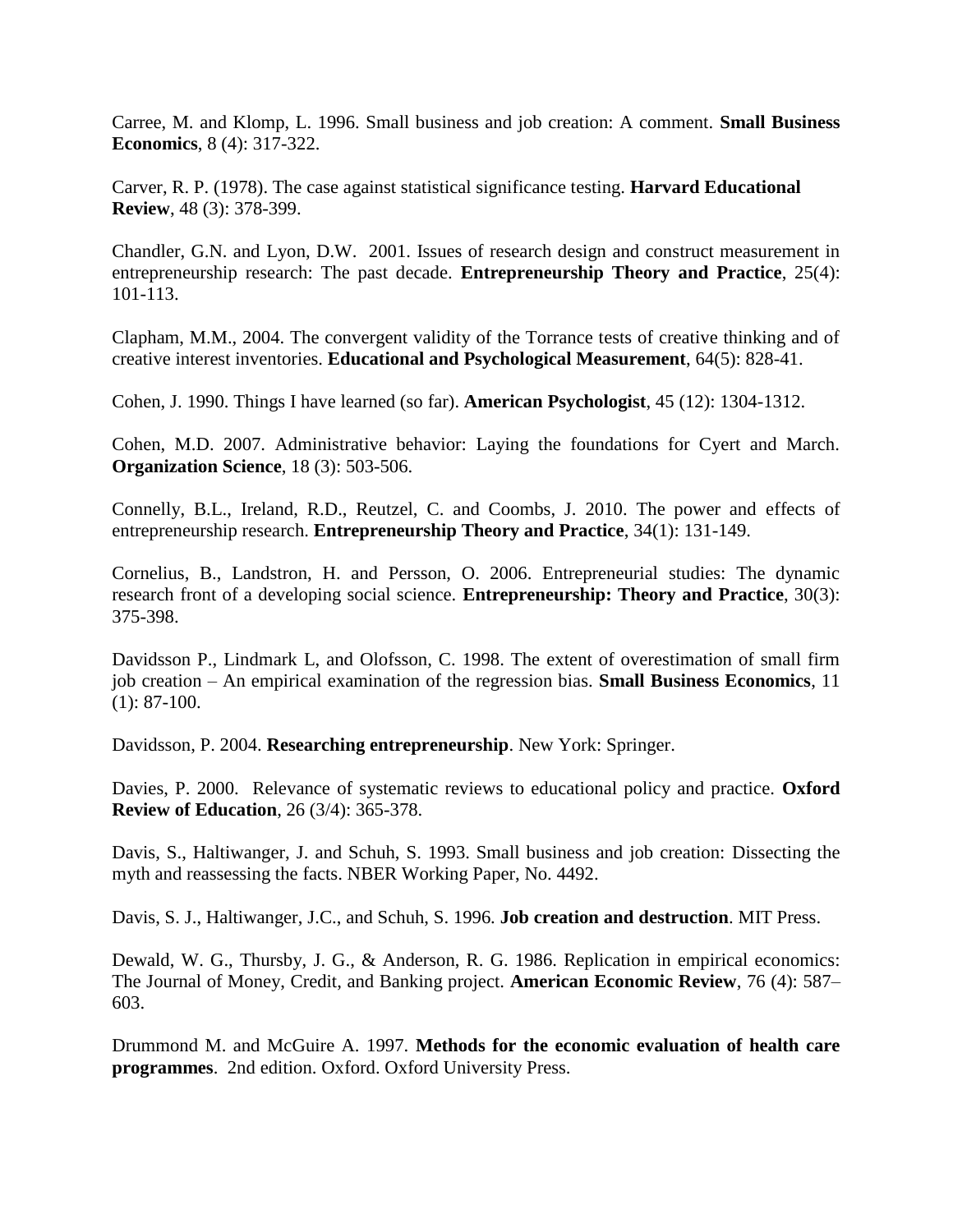Eden, D. 2002. Replication, meta-analysis, scientific progress, and AMJ's publication process. **Academy of Management Journal**, 45 (5): 841–847.

Feigenbaum, S., & Levy, D. M. 1993, July–September. The market for (Ir)reproducible econometrics. **Social Epistemology**, 7 (3): 286–292.

Evanschitzky, H., Baumgarth, C., Hubbard, R. and Armstrong, J.S. 2007. Replication research's disturbing trend. **Journal of Business Research**, 60 (4): 411-415.

Forscher, B.K. 1963. Chaos in the brickyard. **Science**, 142 (3590): 339

Gallagher C.C. and Doyle, J. 1987. The size distribution, growth potential, and job-generation contribution of UK firms, 1982-84. **International Small Business Journal**, 6 (1): 31-56.

Gartner, W.B., Davidsson, P., and Zahra, S.A. 2006. Are you talking to me? The nature of community in entrepreneurship scholarship. **Entrepreneurship: Theory & Practice**, 30 (3): 321-331.

Gerber, A.S. and Malhotra, N. 2008. Publication bias in empirical sociological research: Do arbitrary significance levels distort published results? **Sociological Methods Research**, 37 (1): 3-30.

Gouldner, A.W. 1957. Theoretical requirements of the applied social sciences. **American Sociological Review**, 22 (1): 92-102.

Hobbs, D. 1969. A comment on applied sociological research. **Rural Sociology**, 34 (2): 241-245.

Hubbard, R. and Vetter, D.E. 1996. An empirical comparison of published replication research in accounting, economics, finance, management, and marketing. **Journal of Business Research**, 35 (2): 153-164

Kane, E. J. 1984. Why journal editors should encourage the replication of applied econometric research. **Quarterly Journal of Business & Economics**, 23 (1): 3-8.

Katz, J. A. 1988. Entrepreneurship researchers and research entrepreneurs: Problems in the equitable sharing of research data. **Journal of Business Venturing**, 3 (2): 89-95

Kaufman, J.C. 2006. Self-reported differences in creativity by ethnicity and gender. **Applied Cognitive Psychology**, 20 (8): 1065–1082.

Kelley, H.H. 1992. Common sense psychology and scientific psychology. **Annual Review of Psychology**, 43: 1-23.

Kenworthy, T.P. and McMullan, W.E. 2010. Theory morphing vs theory testing – human capital in entrepreneurship. **ICSB Conference Proceedings**, Cincinnati, OH.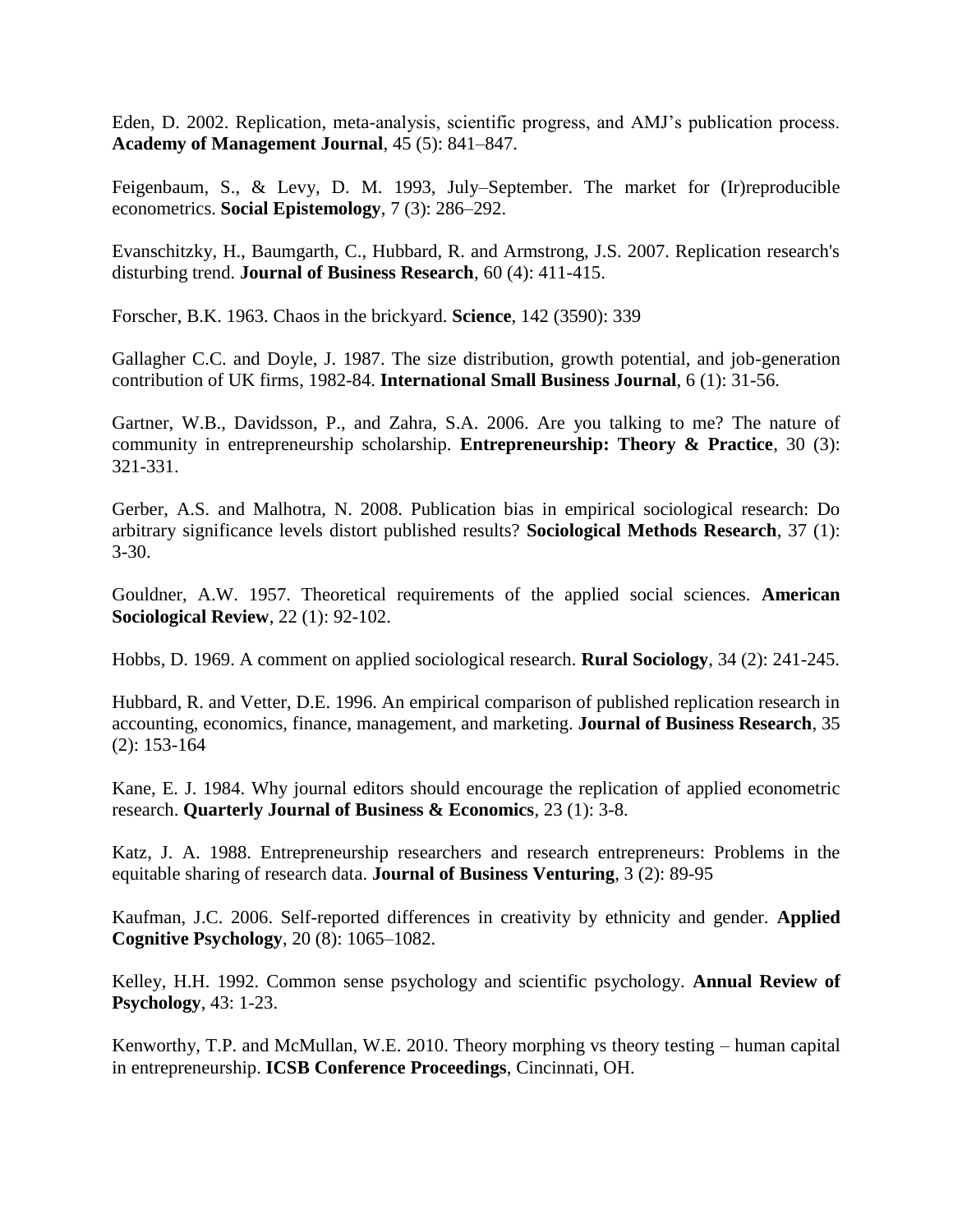Khan, A.M. 1987. Assessing venture capital investments with noncompensatory behavioral decision models. **Journal of Business Venturing**, 2 (3): 193-205.

Khan, A.M. and MacMillan, I.C. 1988. The salient characteristics of entrepreneurial ventures, Kirchhoff, B., Long, W. A., McMullan, W. E., Vesper, K. H. and Wetzel, W. E., Editors, **The Frontiers of Entrepreneurship Research**: Babson College, Wellesley, Mass.

Kirchhoff, B.A. and Greene, P.G. 1998. Understanding the theoretical and empirical content of critiques of US job creation research. **Small Business Economics**, 10 (2): 153 - 169.

Kirk, R.E. 1996. Practical significance: A concept whose time has come. **Educational and Psychological Measurement**, 56 (5): 746-759.

Kuhn, T.S. 1962. **The structure of scientific revolutions**. The University of Chicago Press.

Ladik, D.M. and Stewart, D.W. 2008. The contribution continuum. **Journal of the Academy of Marketing Science**, 36 (2): 157-165.

Lakatos, I. 1970. Falsification and the methodology of scientific research programmes. In I.Lakatos and A.Musgrave (Eds.) **Criticism and the growth of knowledge**. New York: Cambridge University Press: 91-132.

Lakatos, I. 1978. The methodology of scientific research programmes: **Philosophical papers volume 1**. Cambridge: Cambridge University Press

Lakatos, I. and Feyerabend, P. 1999. **For and against method**. University of Chicago Press, Chicago, IL.

Lindsay, D.S., Read, J.D. and Sharma, K. 1998. Accuracy and confidence in person identification: The relationship is strong when witnessing conditions vary widely. **Psychological Science**, 9 (3): 215-218.

Low, M.B. 2001. The adolescence of entrepreneurship research: Specification of purpose. **Entrepreneurship: Theory and Practice**, 25(4): 17-25.

McClellan, M. and Newhouse, J.P. 1997. The marginal cost-effectiveness of medical technology: A panel instrumental-variables approach. **Journal of Econometrics**, 77: 39-64.

McClelland, D.C. 1961. **The achieving society**. New York: Free Press.

McClelland, D.C. and Winter, D.G. 1969. **Motivating economic achievement**. NY: Free Press.

McMullan, WE. 2009. **A general scientific theory of entrepreneurship**. Unpublished Manuscript. The University of Calgary.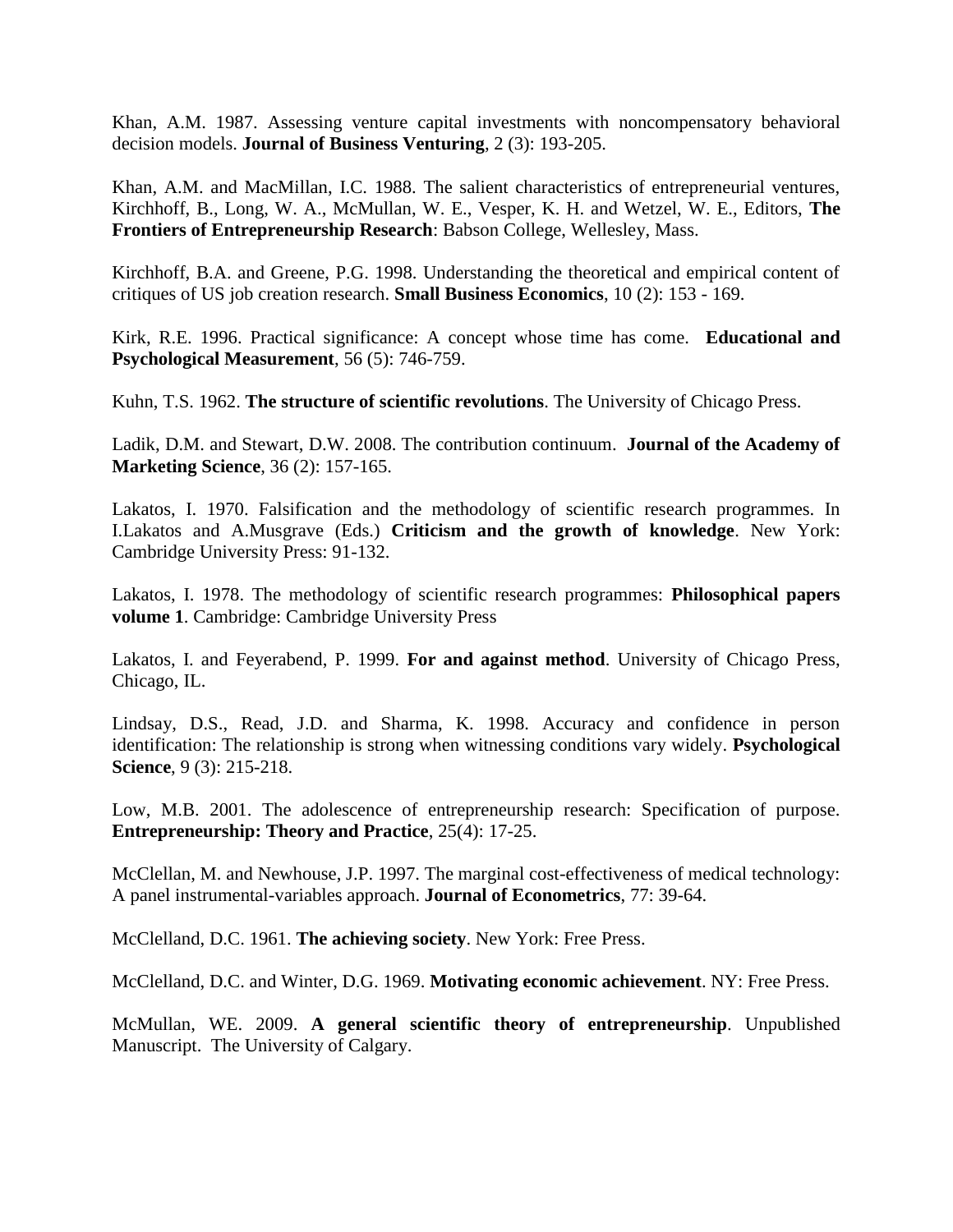Meehl, P.E. 1967. Theory testing in psychology and physics: A methodological paradox. **Philosophy of Science**, 34 (2): 103-115.

Meehl, P.E. 1990. Why summaries of research on psychological theories are often uninterpretable. **Psychological Reports**, 66 (1): 195-244.

Meyer, G.D. 2009. Commentary: On the integration of strategic management and entrepreneurship: Views of a contrarian. **Entrepreneurship: Theory and Practice**, 33(1): 341- 352.

Pahre, R. 1996. Patterns of knowledge communities in the social sciences. **Library Trends**, 45 (2): 204-25.

Peng, M.W. and Dess, G.G. 2010. In the spirit of scholarship. **Academy of Management Learning & Education**, 9 (2): 282–298.

Picot, G., Baldwin. J. and Dupuy, R. 1994. Have small firms created a disproportionate share of new jobs in Canada? A reassessment of the facts. Presented at the Canadian Economics Association Meetings, June, Calgary, Alberta, Canada, 1994.

Picot, G. and Dupuy, R. 1998. Job creation by size class: The Magnitude, concentration and persistence of job gains and losses in Canada. **Small Business Economics**, 10 (2): 110-139.

Popper, K.R. 1963. **Conjectures and refutations: The growth of scientific knowledge**, Routledge: London.

Rosenthal, R. and Rosnow, R.L. 1984. **Essentials of Behavioral Research: Methods and Data Analysis**. McGraw-Hill, New York.

Rosnow, R.L. & Rosenthal, R. 1989. Statistical procedures and the justification of knowledge in psychological science. **American Psychologist**, 44 (10): 1276-1284.

Rozeboom, W.W. 1960. The fallacy of the null hypothesis significance test. **Psychological Bulletin**, 57: 416-428.

Salmon, W.C. 1984. **Scientific explanation and the causal structure of the world**. Princeton, N.J.: Princeton University Press.

Schmidt, F. 1996. Statistical significance testing and cumulative knowledge in psychology: Implications for the training of researchers. **Psychological Methods**, 1 (2): 115-129.

Schumpeter, J.A. 1942. **Capitalism, Socialism and Democracy**. Allen and Unwin, London.

Shane, S. 2003. **A general theory of entrepreneurship: The individual-opportunity nexus**. Cheltenham: Edward Elgar.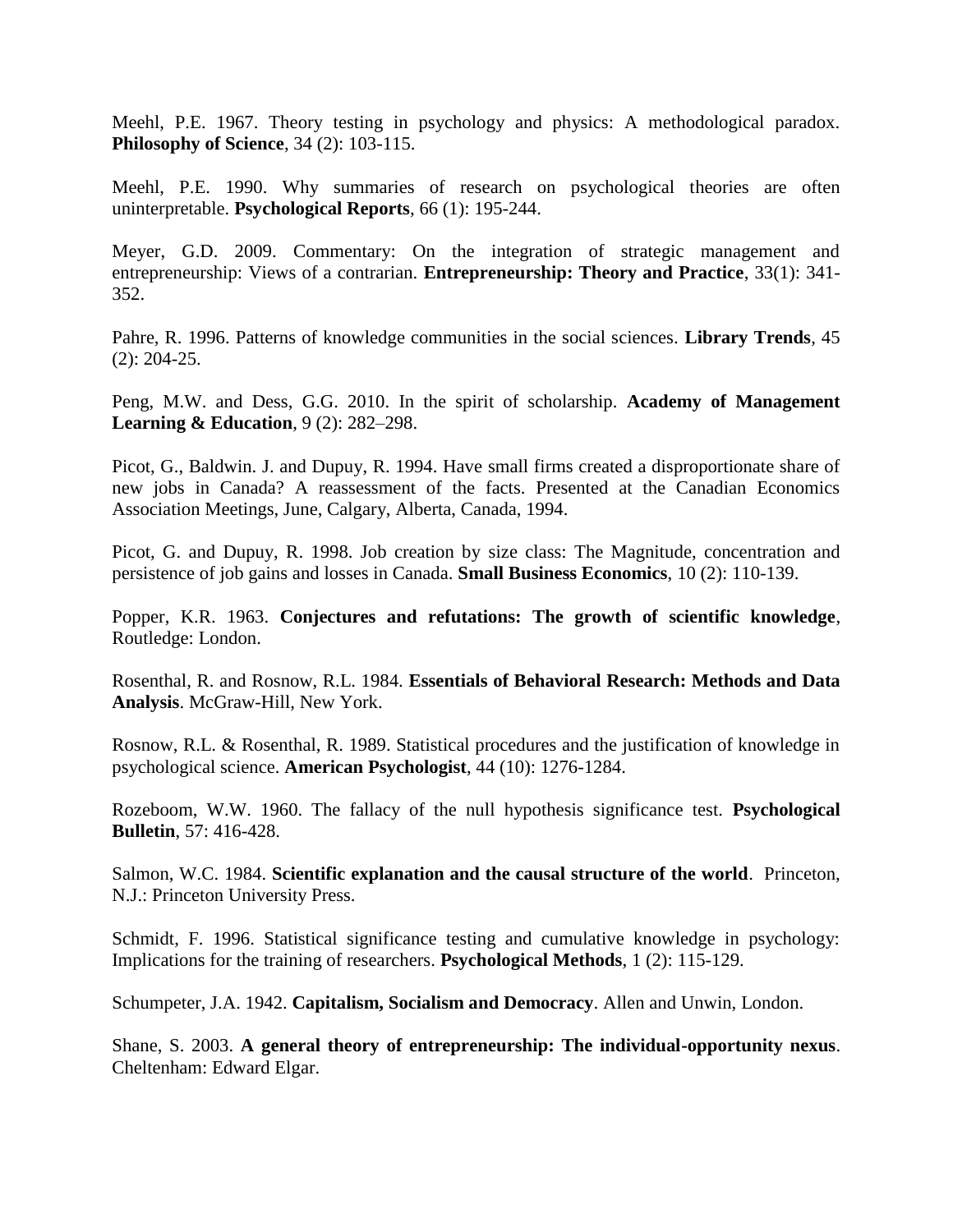Shane, S. and Venkataraman, S. 2000. The promise of entrepreneurship as a field of research. **Academy of Management Review**, 25 (1): 217-226.

Sigelman, L. 1999. Publication bias reconsidered. **Political Analysis**, 8 (2): 201-210.

Small Business Administration, Office of Advocacy, 1998. Small business growth by major industry, 1988-1995. Washington, DC.

Small Business Administration and Executive Office of the President, 1999. The state of small business: 1999. Washington, DC.

Spilling, O. 1996. Do small firms create jobs? **Journal of Enterprising Culture**, 4 (2): 147-161.

Sterling, T.D., Rosenbaum, W.L. and Weinkam, J.J. 1995. Publication bias revisited: The effect of the outcome of statistical tests on the decision to publish and vice versa. **American Statistician**, 49 (1): 108-12.

Stinnett, A.A. and Mullahy, J. 1998. Net health benefits: A new framework for the analysis of uncertainty in cost-effectiveness analysis. **Medical Decision Making**, 18(2): S68-80.

Sutton, R.I. and Staw, B.M. 1995. What theory is not. **Administrative Science Quarterly**, 40 (3): 371-384.

Swedberg, R. 2000. The social science view of entrepreneurship: Introduction and practical applications. In R. Swedberg (Ed.), **Entrepreneurship: The social science view**. Oxford: Oxford University Press.

Tsang, E.W.K., and Kwan, K.M. 1999. Replication and theory development in organizational science: A critical realist perspective. **Academy of Management Review**, 24 (4): 759–780.

Venkataraman, S. 1997. The distinctive domain of entrepreneurship research: An editor's perspective. In J. Katz & R. Brockhaus (Eds.), **Advances in Entrepreneurship, Firm Emergence, and Growth**, vol. 3: Greenwich, CT: JAI Press: 119-138.

Verhees, F.J.M. and Meulenberg, M.T.G. 2004. Market orientation, innovativeness, product innovation, and performance in small firms. **Journal of Small Business Management**, 42(2): 134-154.

Whetten, D.A. 1989. What constitutes a theoretical contribution? **Academy of Management Review**, 14 (4): 490-495.

White, S.B. and Osterman, J.D. 1991. Is employment growth really coming from small establishments? **Economic Development Quarterly**, 5 (3): 241-257.